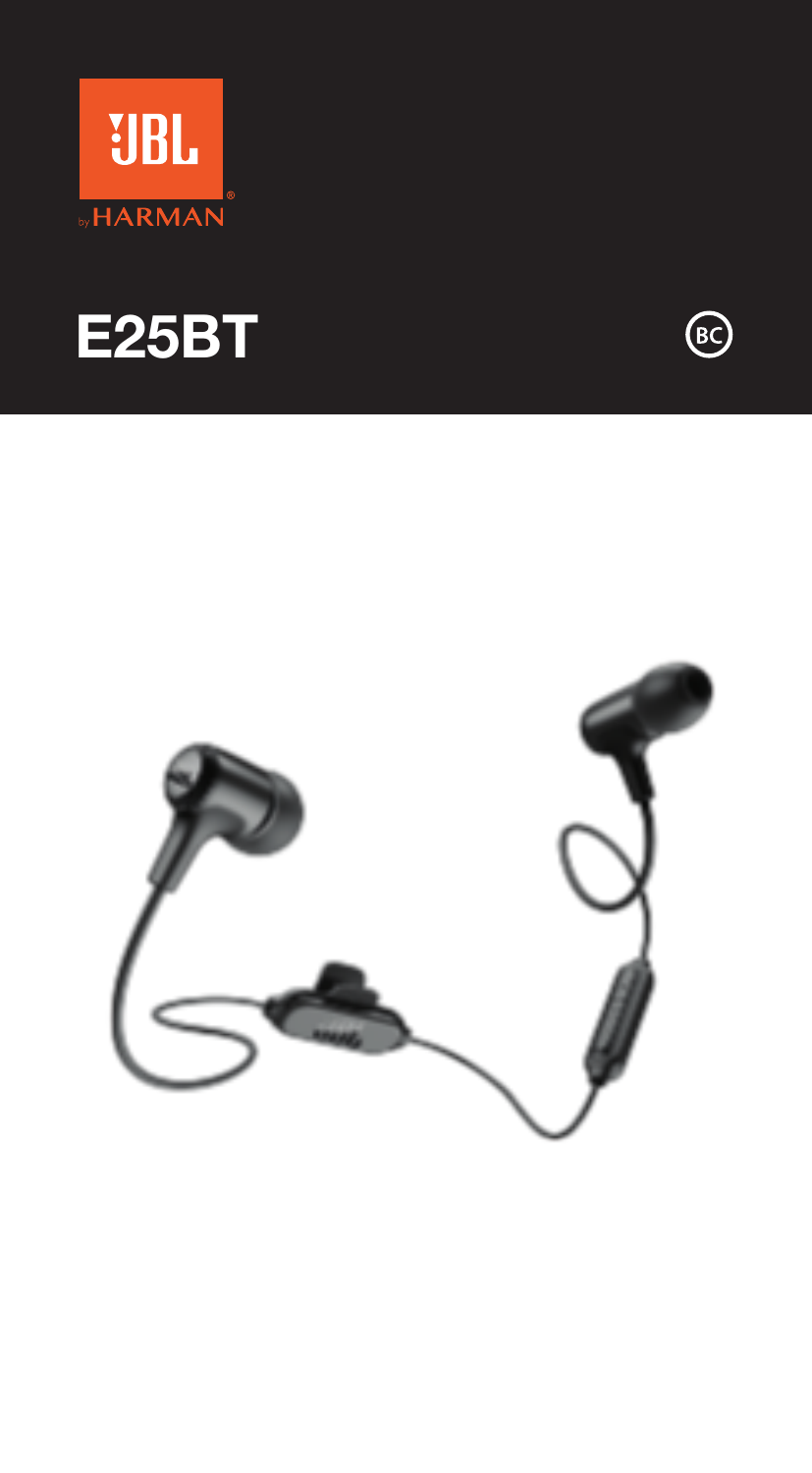Quick Start Guide Guide de démarrage rapide



**1 What's in the box**

E25BT



Charging cable



Ear tips



Clip



Carrying Pouch, Warranty card, QSG, Safety sheet, Warning card

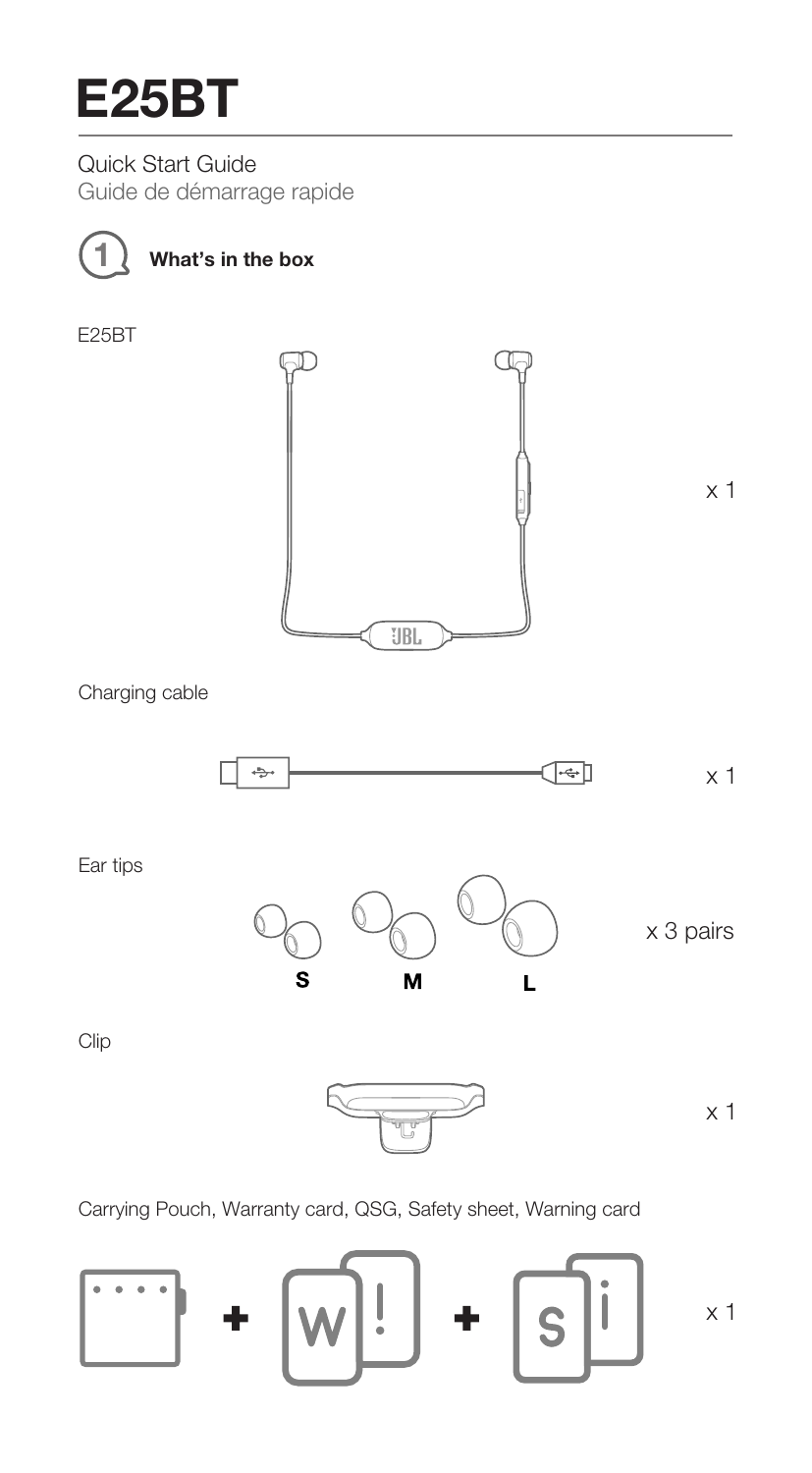Quick Start Guide Guide de démarrage rapide



# **2 Overview**

1. Buttons and LEDs





2. Connection

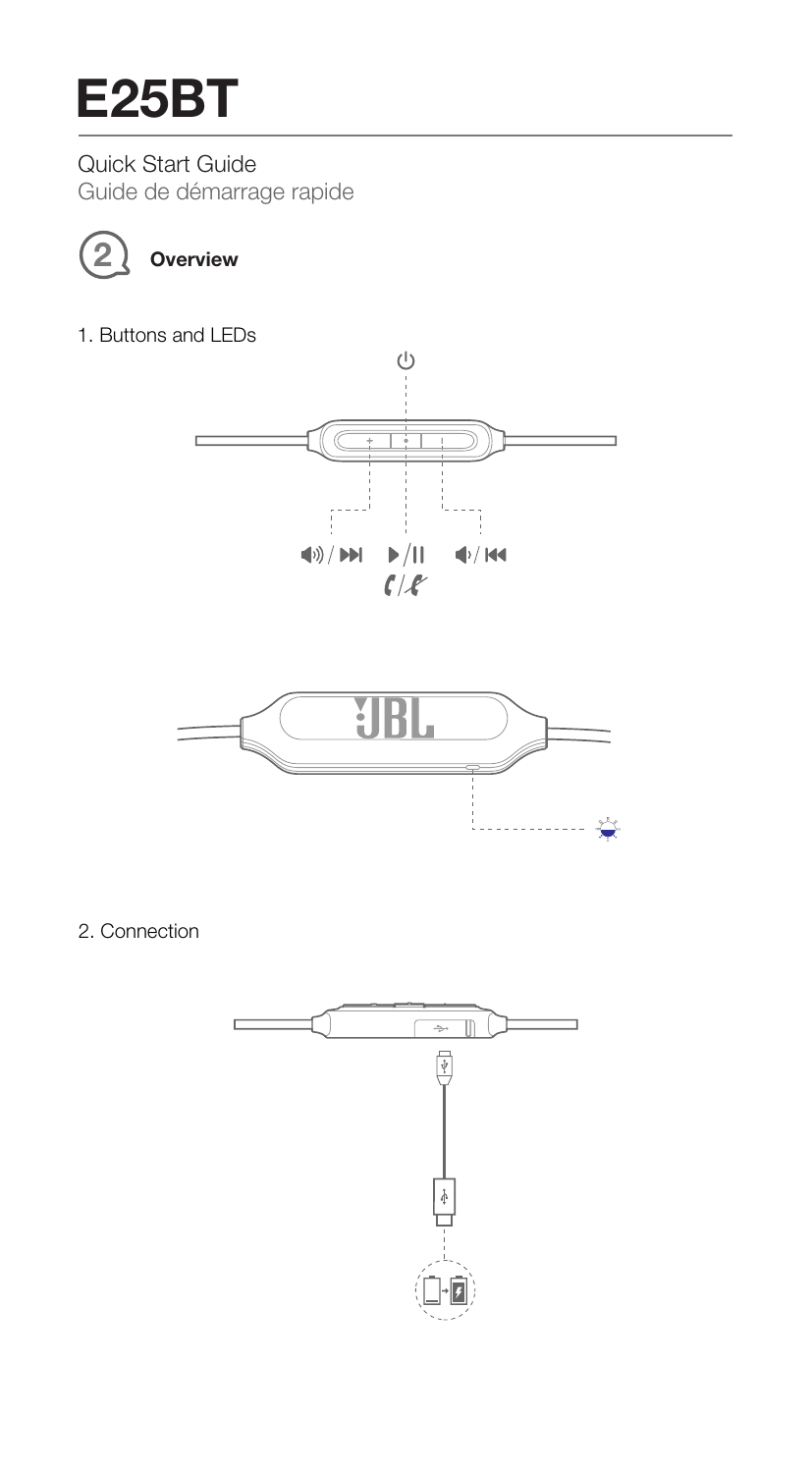Quick Start Guide Guide de démarrage rapide



# **3 Wearing the headphone**

- 1. Select the right ear tips 2. Wear behind the neck
	-





3. Use the clip



\*Use the clip for fixing the headphone when moving

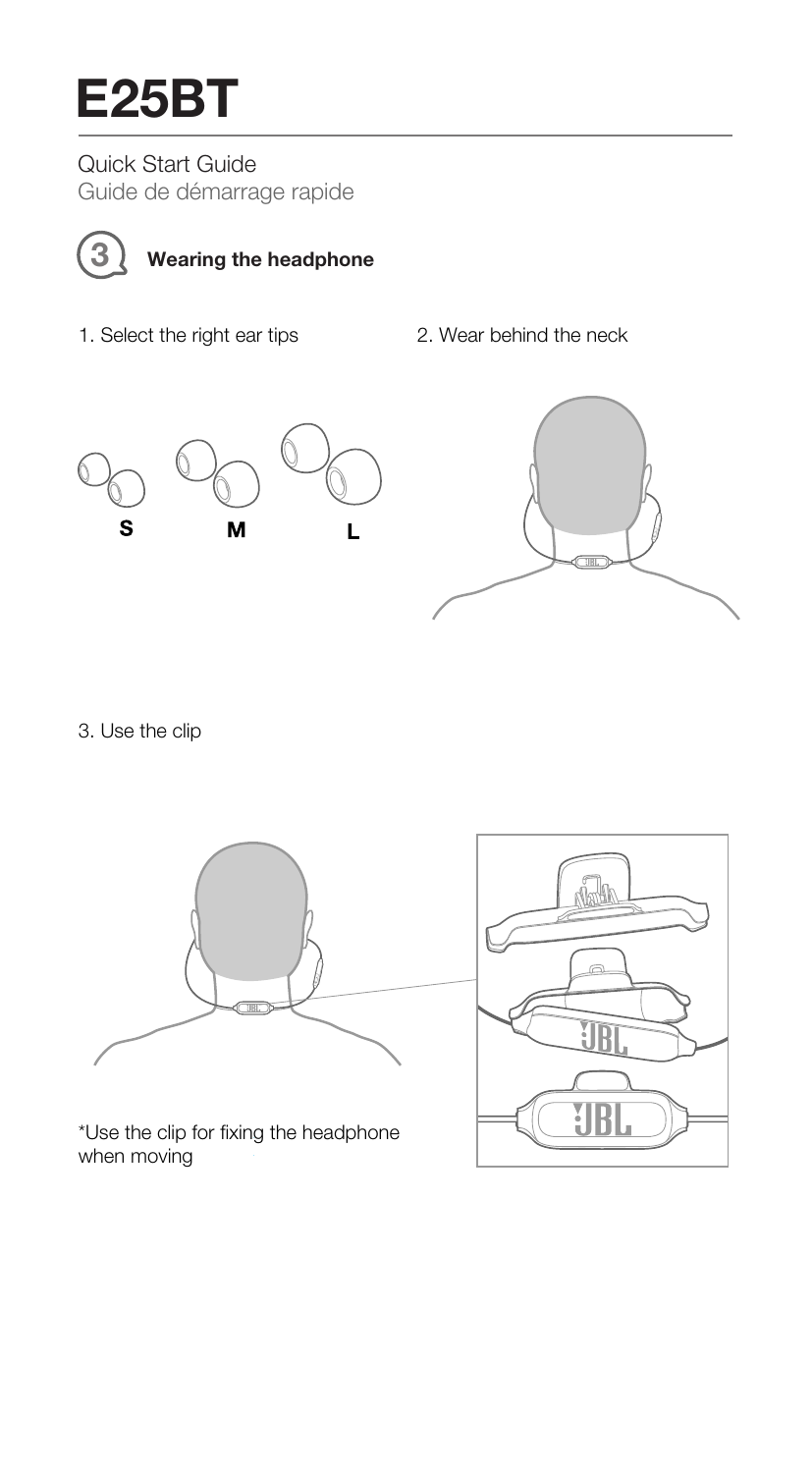# Quick Start Guide

Guide de démarrage rapide

# **FR**

### **Porter le casque**

- 1. Sélectionner les bons embouts auriculaires
- 2. Porter derrière le cou
- 3. Utiliser les embouts
- \* Utilisez le clip pour fixer le casque lors du déplacement

# **ES**

### **Cómo llevar los auriculares**

- 1. Seleccione las puntas para el oído adecuadas
- 2. Llevar detrás del cuello
- 3. Utilizar el clip
- \* Utilice el clip ara sujetar los auriculares al moverse

# **DE**

# **Tragen des Kopfhörers**

- 1. Wähle die passenden Ohrpassstücke aus
- 2. Trage hinter dem Nacken
- 3. Verwende die Klammer
- \* Verwende die Klammer, um den Kopfhörer zu befestigen wenn Du Dich bewegst

# **IT**

# **Indossare** le cuffie

- 1. Selezionare gli inserti auricolari adatti
- 2. Indossare dietro l'orecchio
- 3. Utilizzo della clip
- \* Utilizzare la clip per fissare le cuffie quando in movimento

# **NL**

# **Hoofdtelefoon gebruiken**

- 1. Selecteer de juiste oordopjes
- 2. Draag achter de nek
- 3. Gebruik de klem

\* Gebruik de klem om de hoofdtelefoon vast te zetten als je in beweging bent

# **NO**

# **Bruke hodetelefonene**

- 1. Velg de riktige øreproppene 2. Før den bak nakken
- 
- 3. Bruk klemmen
- \* Bruk klemmen for å feste hodetelefonen når du beveger deg

# **FI**

# **Kuulokkeiden käyttäminen**

- 1. Valitse oikeat korvakappaleet
- 2. Käytä niskan takana
- 3. Käytä klipsiä
- \* Käytä klipsiä kuulokkeiden kiinnittämiseen, silloin kun liikut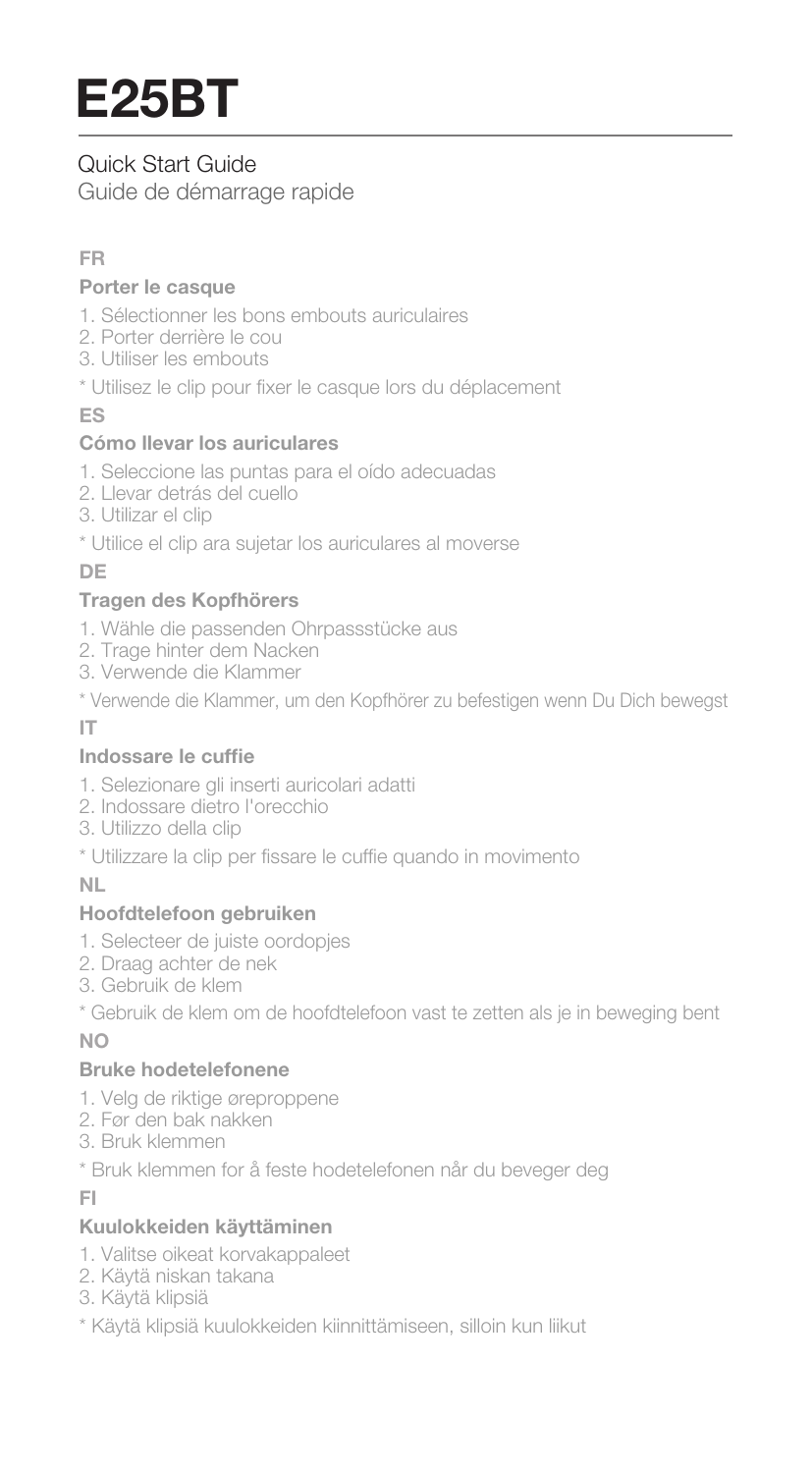# Quick Start Guide

Guide de démarrage rapide

# **SV**

### **Använda lurarna**

- 1. Välja rätt öronproppar
- 2. Använda bakom nacken
- 3. Använda klämman
- \*Använd klämman som håller lurarna på plats under rörelse

# **DA**

# **Sådan bærer du øretelefonen**

- 1. Vælg de rigtige ørespidser
- 2. Bæres bagved halsen
- 3. Brug af klemmen
- \* Brug klemmen til at fastholde øretelefonen når du bevæger dig

**PL**

# **Noszenie słuchawek**

- 1. Wybierz odpowiednie końcówki
- 2. Noś słuchawki na szyi
- 3. Użyj klipsa
- \* Użyj klipsa do przymocowania słuchawek na czas podróży

### **HU**

# **A fejhallgató viselése**

- 1. A megfelelő fülpárnák kiválasztása
- 2. Nyak mögötti viselet
- 3. A csat használata
- \* A csat segítségével rögzítheti a fejhallgatót mozgás közben

**RU**

# **Как носить наушники**

- 1. Выберите насадки нужного размера
- 2. Носить на затылке
- 3. Использование держателя
- \* Используйте держатель для фиксации наушников во время движения

**PT**

# **Modo de usar os fones**

- 1. Selecione as ponteiras mais apropriadas
- 2. Posicione atrás do pescoço
- 3. Use o clipe

\* Use o clipe para manter os fones na posição correta enquanto estiver em movimento

**ID**

#### **Memakai headphone**

- 1. Pilih ear tip yang tepat
- 2. Pakailah di belakang leher
- 3. Gunakan klip

\* Gunakan klip untuk mengencangkan headphone ketika bergerak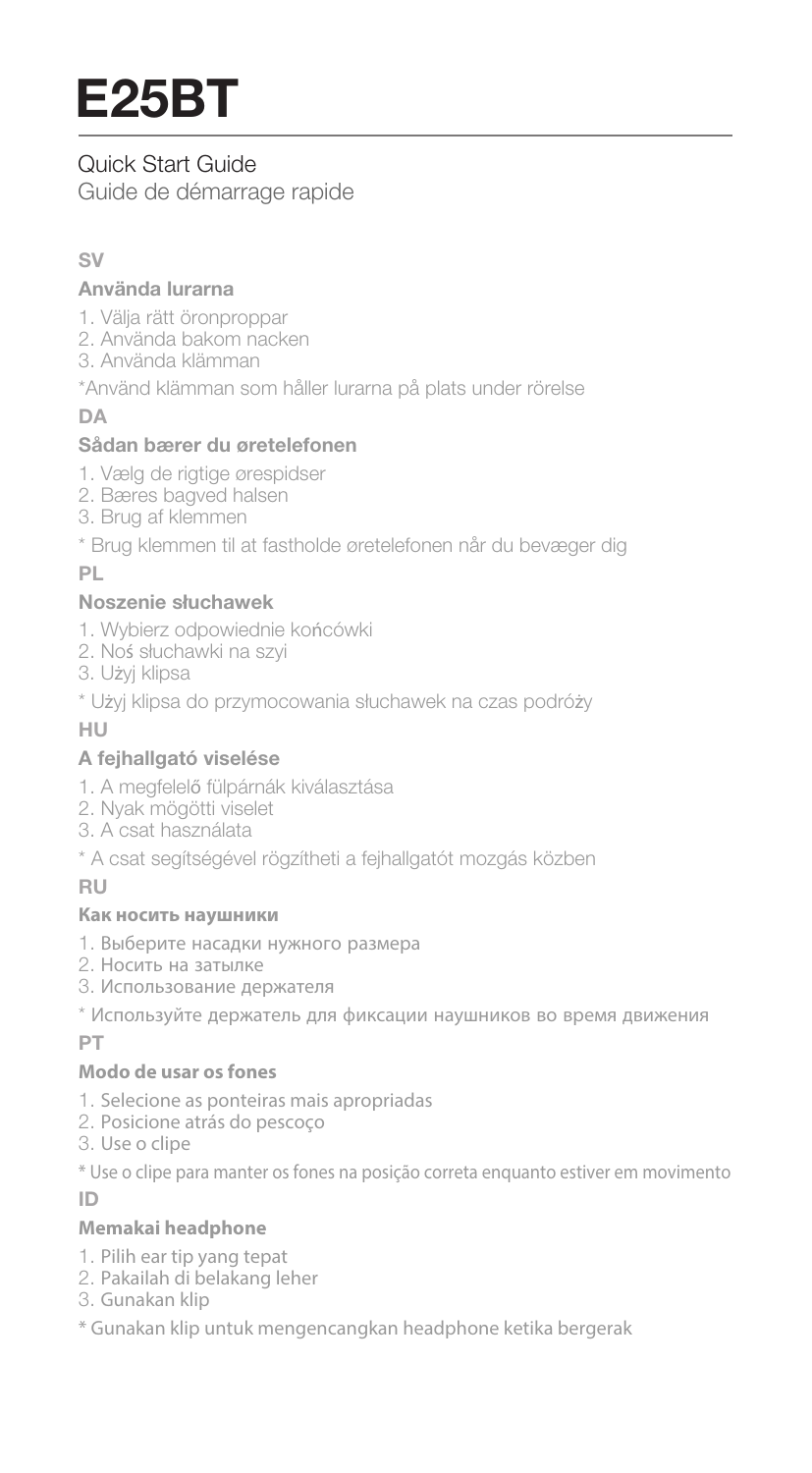# Quick Start Guide

Guide de démarrage rapide

### **JP**

### **ヘッドホンの装着**

1. 右のイヤーチップを選択 2. 首の後ろに装着 3. クリップを使用する \* 移動する際にヘッドホン を固定するためにクリップを使用する

# **KO**

# **헤드폰 착용**

1. 올바른 이어팁 선택 2. 목 뒤로 착용 3. 클립 사용

\* 이동 시 헤드폰을 고정하려면클립을 사용하십시오

# **CHS**

# **佩戴耳机**

1. 选择合适的耳塞 2. 佩戴在脖子后面 3. 使用耳夹 \* 使用耳夹固定耳机移动时

# **CHT**

# **佩戴耳機**

- 1. 選擇合適的耳套
- 2. 佩戴在頸後
- 3. 使用卡扣
- \* 運動時使用卡扣固定耳機

#### **HE**

- **הרכבת האוזניות**
- .1 בחירת הספוגית המתאימה
	- .2 ענוד מאחורי הצוואר
		- .3 השתמש במתפס
- \* השתמש במתפס לקיבוע האוזניות כאשר אתה בתנועה

#### **AR**

- **ارتداء سعة الرأس** 1. تحديد وسائد السماعة الصحيحة .2 ارتديها خلف الأذن
	- .3 استخدم المشبك
- \* استخدم المشبك لتثبيت سعة الرأس أثناء الحركة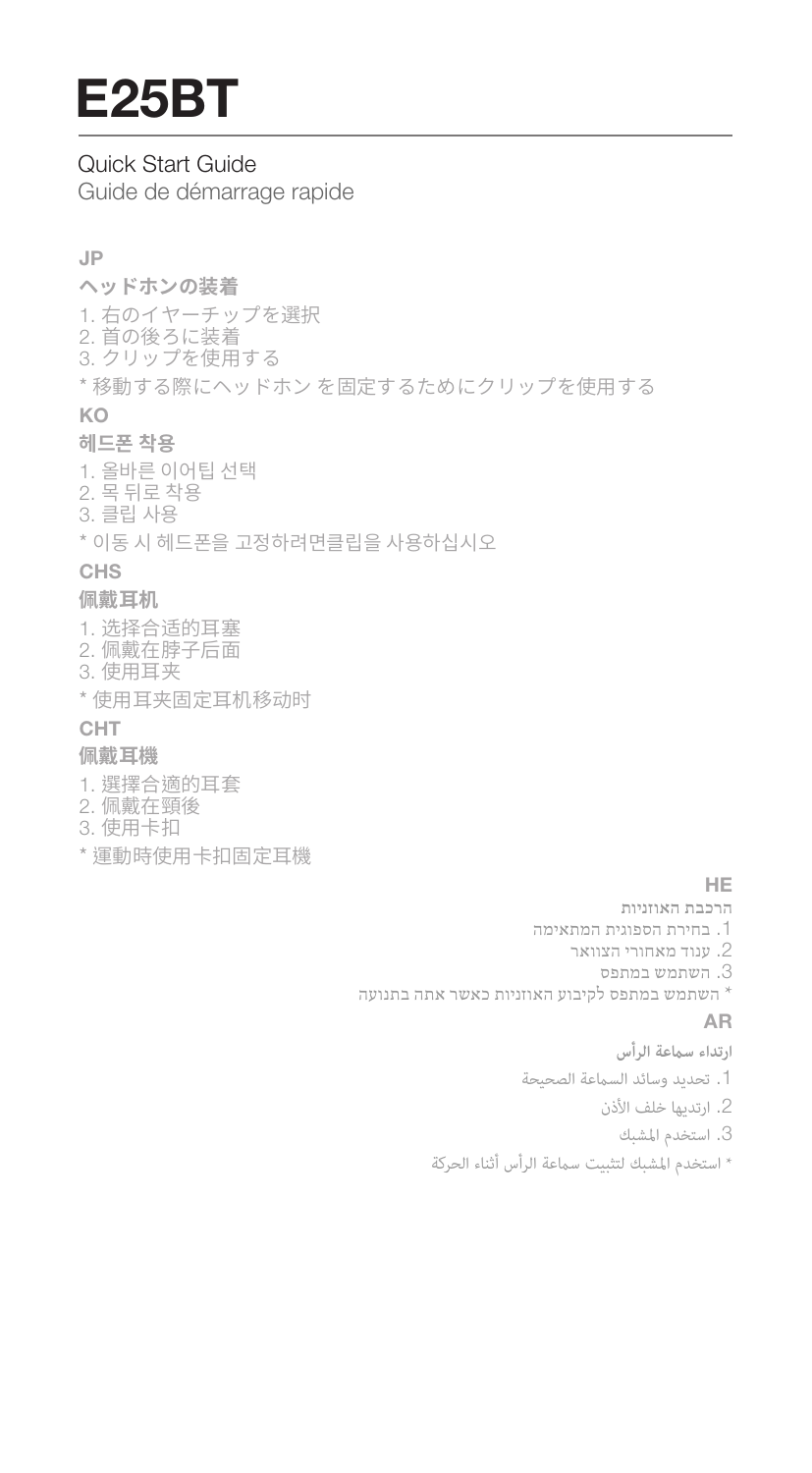Quick Start Guide Guide de démarrage rapide



# **4 Bluetooth connection**

1. Turn on the headphone



- 2. If connecting for the first time, the headphone will enter pairing mode automatically after it is powered on.
- 3. Connect to bluetooth device



Choose "JBL E25BT" to connect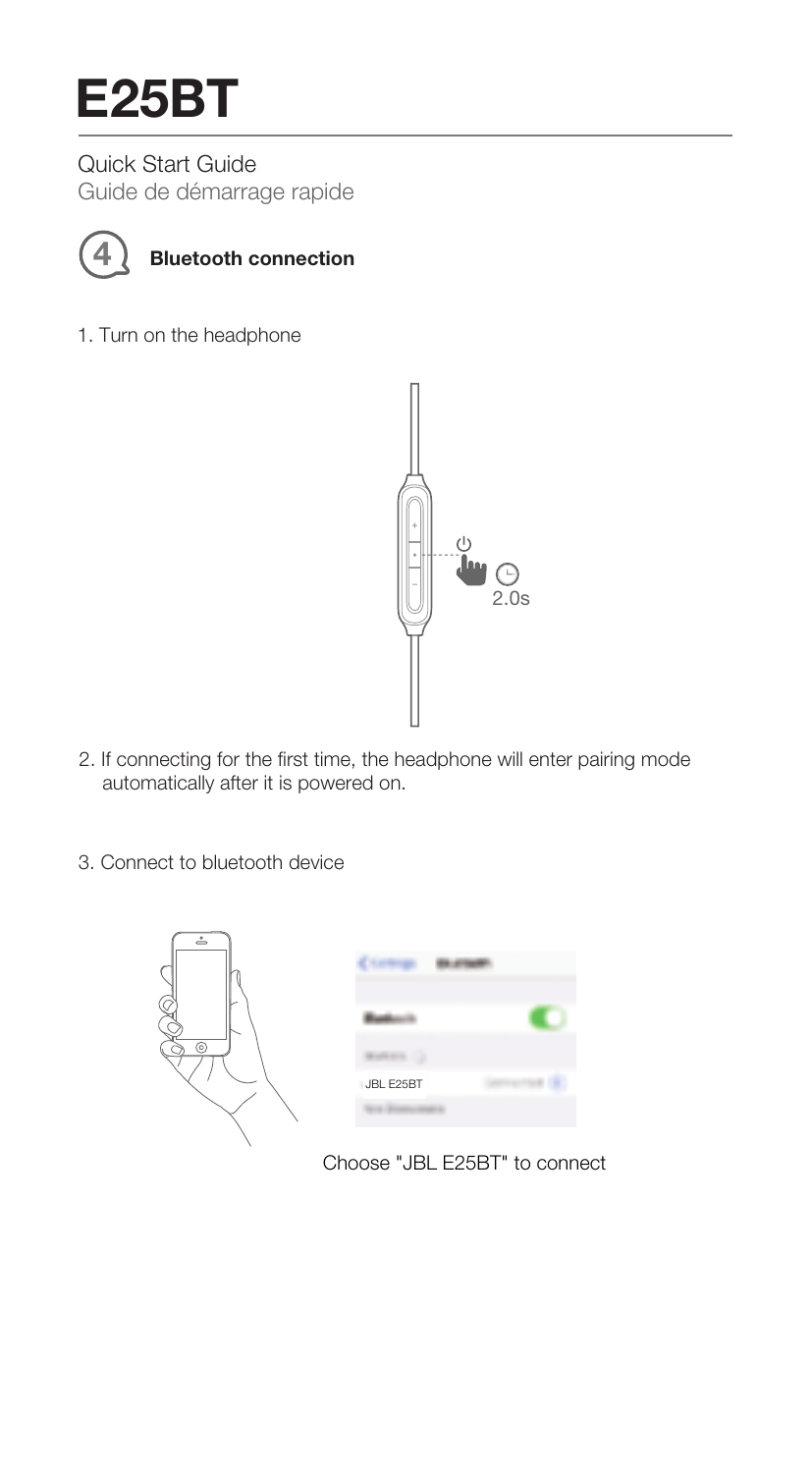# Quick Start Guide

Guide de démarrage rapide

# **FR**

### **Connexion Bluetooth**

- 1. Allumer le casque
- 2. Si vous vous connectez pour la première fois, le casque entrera en mode de couplage automatiquement après sa mise sous tension
- 3. Se connecter au périphérique bluetooth

# **ES**

# **Conexión Bluetooth**

- 1. Encienda los auriculares
- 2. Al conectar por primera vez, los auriculares se ponen en modo de emparejamiento automáticamente después del encendido.
- 3. Conexión con un dispositivo Bluetooth

# **DE**

# **Bluetooth-Verbindung**

- 1. Schalte den Kopfhörer ein
- 2. Bei der ersten Verbindung aktiviert der Kopfhörer automatisch den Kopplungsmodus sobald er eingeschaltet wird.
- 3. Stelle die Verbindung mit dem Bluetooth-Gerät her

# **IT**

# **Connessione Bluetooth**

- 1. Accendere la cuffia
- 2. Se alla prima connessione, la cuffia entrerà in modalità abbinamento automaticamente dopo l'accensione.
- 3. Collegamento ad un dispositivo bluetooth

# **NL**

# **Bluetooth-verbinding**

- 1. De telefoon inschakelen
- 2. Wanneer het apparaat de eerste keer wordt aangesloten, schakelt de hoofdtelefoon na het inschakelen automatisch in de koppelingsmodus.
- 3. Aansluiten op Bluetooth-apparaat

# **NO**

# **Bluetooth-tilkobling**

- 1. Slå på hodetelefonen
- 2. Hvis du kobler til for første gang, vil hodetelefonene gå inn i paringsmodus automatisk etter at de slås på
- 3. Koble til Bluetooth-enhet

# **FI**

# **Bluetooth-yhteys**

- 1. Kytke kuulokkeet päälle
- 2. Jos yhteyttä muodostetaan ensimmäistä kertaa, kuulokkeet menevät parinmuodostustilaan automaattisesti käynnistyksen jälkeen
- 3. Liitä Bluetooth-laitteeseen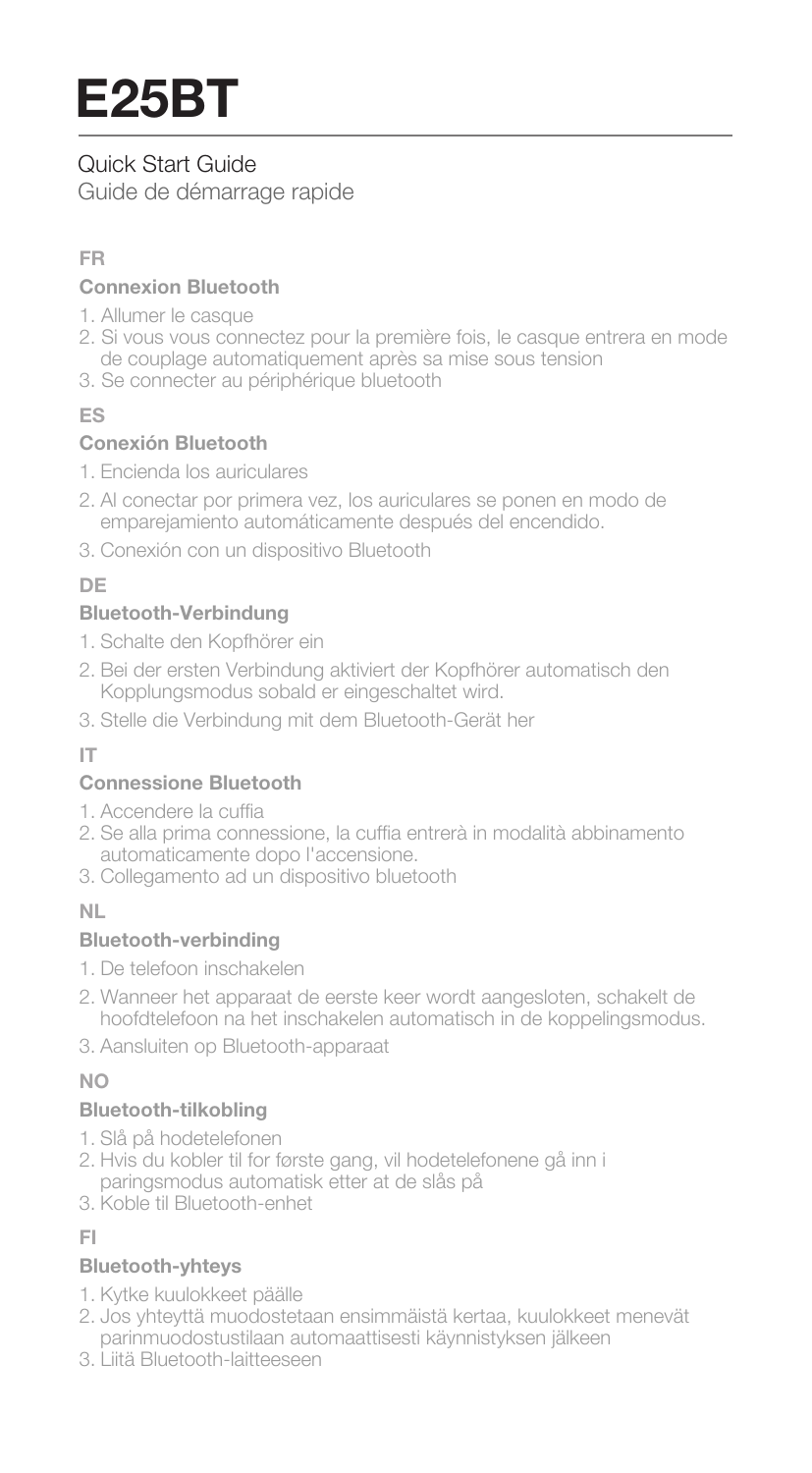# Quick Start Guide

Guide de démarrage rapide

# **SV**

### **Bluetooth-anslutning**

- 1. Slå på lurarna
- 2. Om du ansluter för första gången kommer hörlurarna växla till parkopplingsläget automatiskt när de slås på
- 3. Anslut Bluetooth-enhet

# **DA**

# **Bluetooth-forbindelse**

- 1. Tænde for hovedtelefonen
- 2. Hvis du forbinder for første gang, går hovedtelefonen automatisk i parringstilstand efter at den tændes
- 3. Forbinde til Bluetooth-enhed

# **PL**

# **Poł**ą**czenie Bluetooth**

- 1. Włącz słuchawki
- 2. W przypadku pierwszego łączenia słuchawki wejdą w tryb parowania automatycznie wskutek włączenia ich zasilania.
- 3. Połącz z urządzeniem Bluetooth

# **HU**

# **Bluetooth-csatlakozás**

- 1. A fejhallgató bekapcsolása
- 2. Első alkalommal történő csatlakoztatáskor a fejhallgató a bekapcsolást követően automatikusan párosítási módba lép
- 3. Csatlakoztatás Bluetooth-eszközhöz

# **RU**

# Соединение через Bluetooth

- 1. Включите наушники
- 2. Если соединение выполняется в первый раз, после включения наушники автоматически перейдут в режим сопряжения.
- 3. Соединение с устройством Bluetooth

# **PT**

# **Conexão Bluetooth**

- 1. Ligue os fones
- 2. Quando se conectam pela primeira vez, os fones entram no modo de emparelhamento ao serem ligados.
- 3. Conexão com dispositivo Bluetooth

# **ID**

# **Koneksi Bluetooth**

- 1. Nyalakan headphone
- 2. Jika sedang menyambungkan untuk kali pertama, headphone akan otomatis masuk ke mode penyambungan setelah dinyalakan
- 3. Hubungkan ke perangkat bluetooth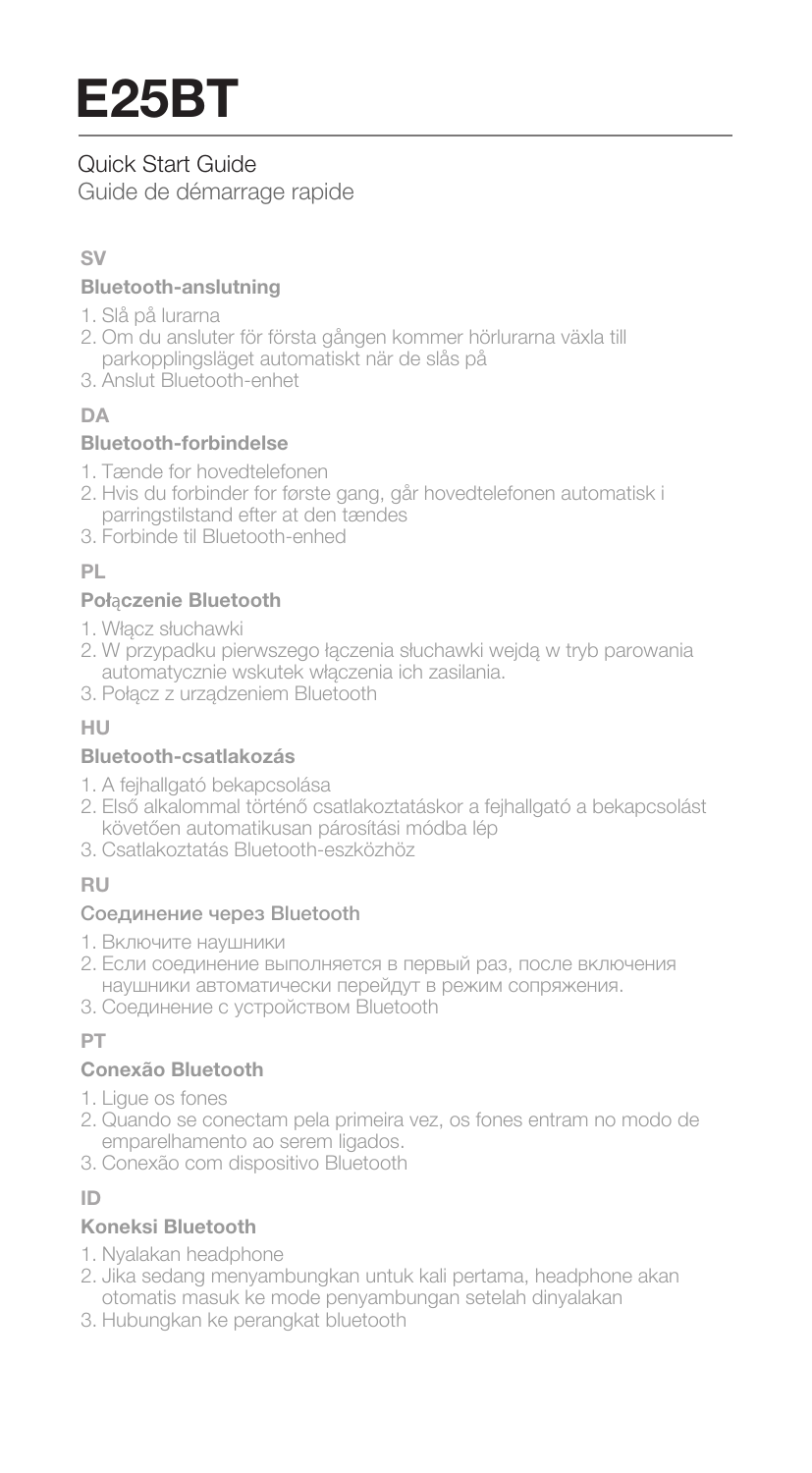# Quick Start Guide

Guide de démarrage rapide

### **JP**

#### **Bluetooth接続**

1. ヘッドホンの電源を入れる

- 2. 初めて接続する場合は、電源を入れるとヘッドホンは自動的にペアリ ングモード に入ります。
- 3. Bluetooth対応機器に接続

### **KO**

#### **Bluetooth 연결**

1. 헤드폰 켜기

- 2. 첫 연결 시 헤드폰 전원을 켜면 자동으로 페어링 모드에 진입합니다.
- 3. Bluetooth 장치 연결

### **CHS**

#### **蓝牙连接**

- 1. 开启耳机
- 2. 接通电源后,若第一次连接,耳机会自动进入配对模式。
- 3. 连接蓝牙设备

# **CHT**

#### **Bluetooth 連接**

- 1. 開啟耳機
- 2. 若是第一次連接,耳機將在通電後自動進入配對模式。
- 3. 連接至 Bluetooth 裝置

#### **HE**

#### **חיבור Bluetooth**

- .1 הפעל את האוזניות
- .2 בחיבור בפעם הראשונה, האוזניות יכנסו למצב התאמה (pairing (באופן אוטומטי לאחר שהודלקו.
	- .3 התחבר להתקן Blurtooth

#### **AR**

- **الاتصال عبر البلوتوث**
- .1 ِّشغل سعة الرأس
- 2. إن كنت توصل السماعة لأول مرة، ستدخل السماعة في وضع الاقتران تلقائيًّا بعد أن يتم تشغيلها.
	- .3 وصلها بجهاز البلوتوث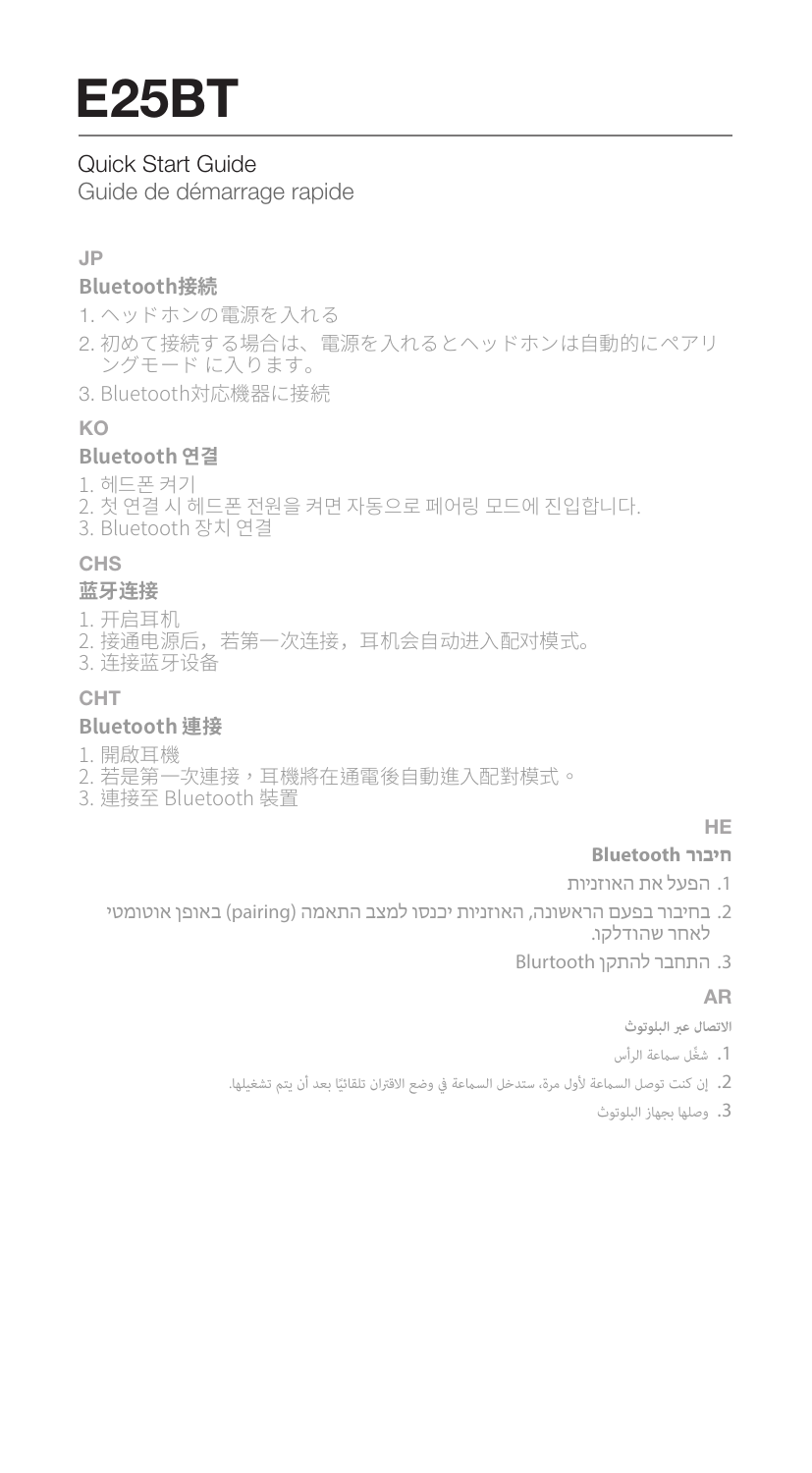Quick Start Guide Guide de démarrage rapide



**5 Music control**



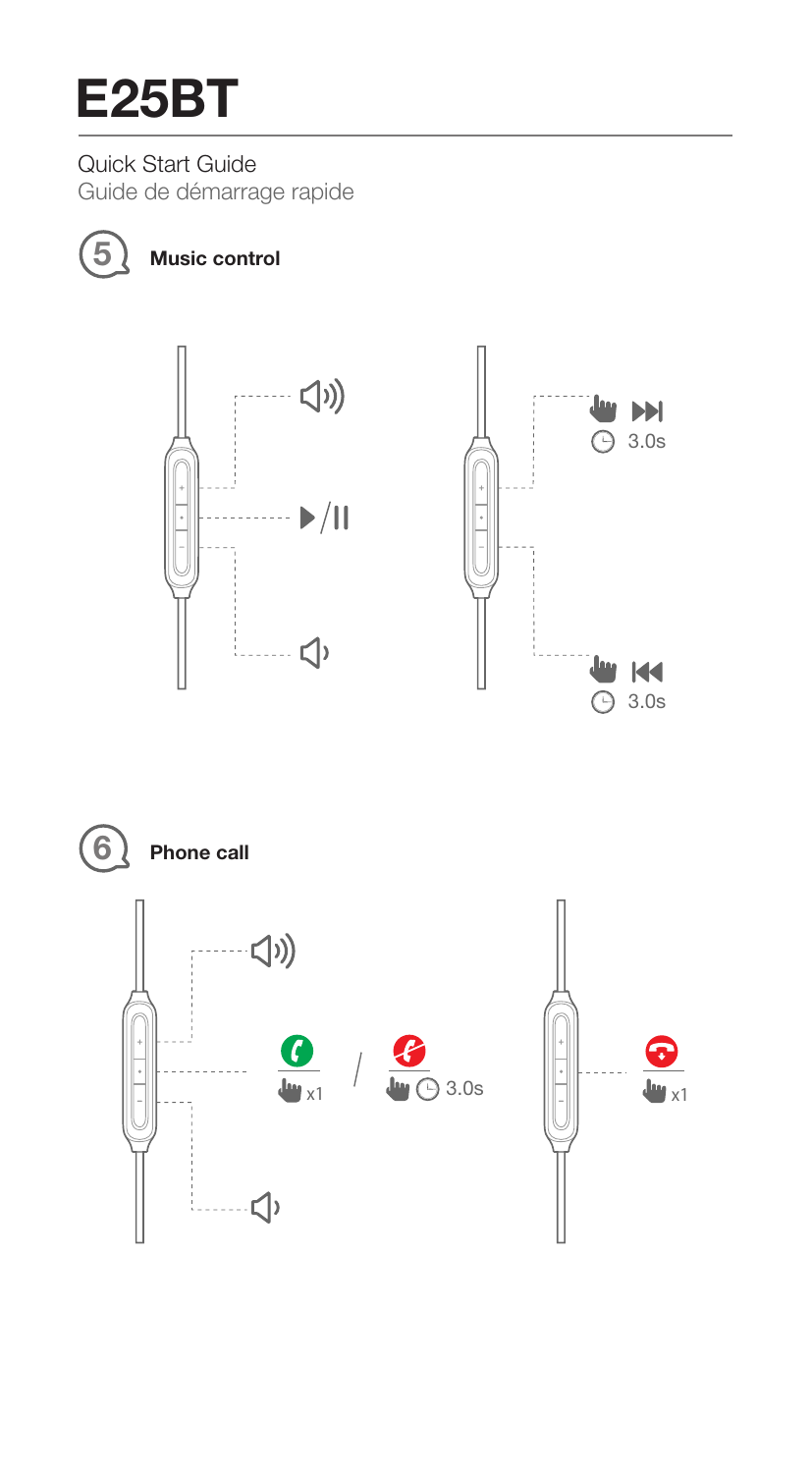Quick Start Guide Guide de démarrage rapide



# **7 Seamlessly switch between devices**

- 1. Pair and connect the headphone with the 1<sup>st</sup> device (see Section 4 Bluetooth Connection)
- 2. Pair and connect the headphone with the 2nd bluetooth device



3. Connect to bluetooth device



| JBL E25BT |  |
|-----------|--|

Choose "JBL E25BT" to connect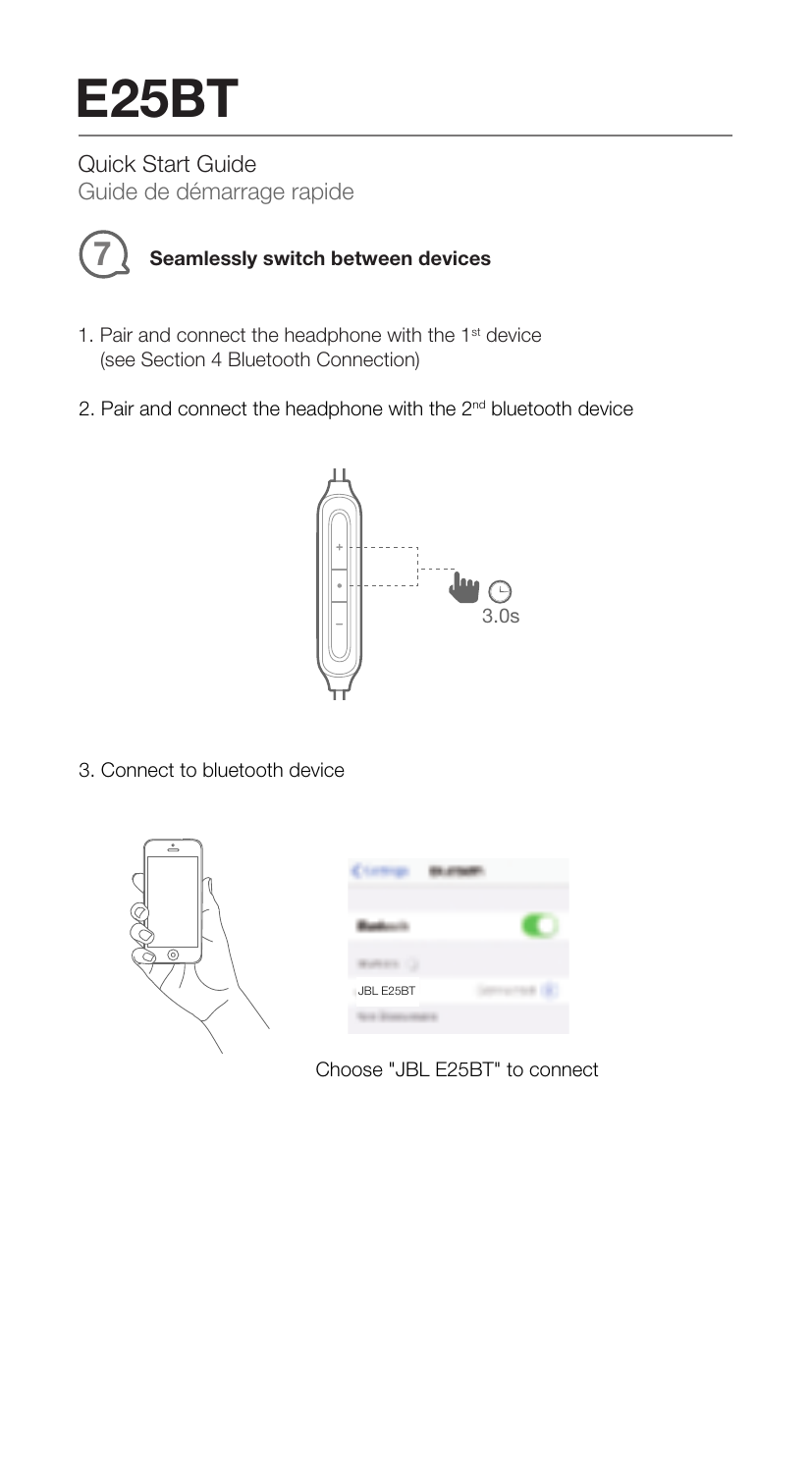# Quick Start Guide Guide de démarrage rapide

4. Go back to the bluetooth device list on the 1<sup>st</sup> device and select the headphone to connect



#### **Items to note:**

Maximum 2 devices can be connected simultaneously

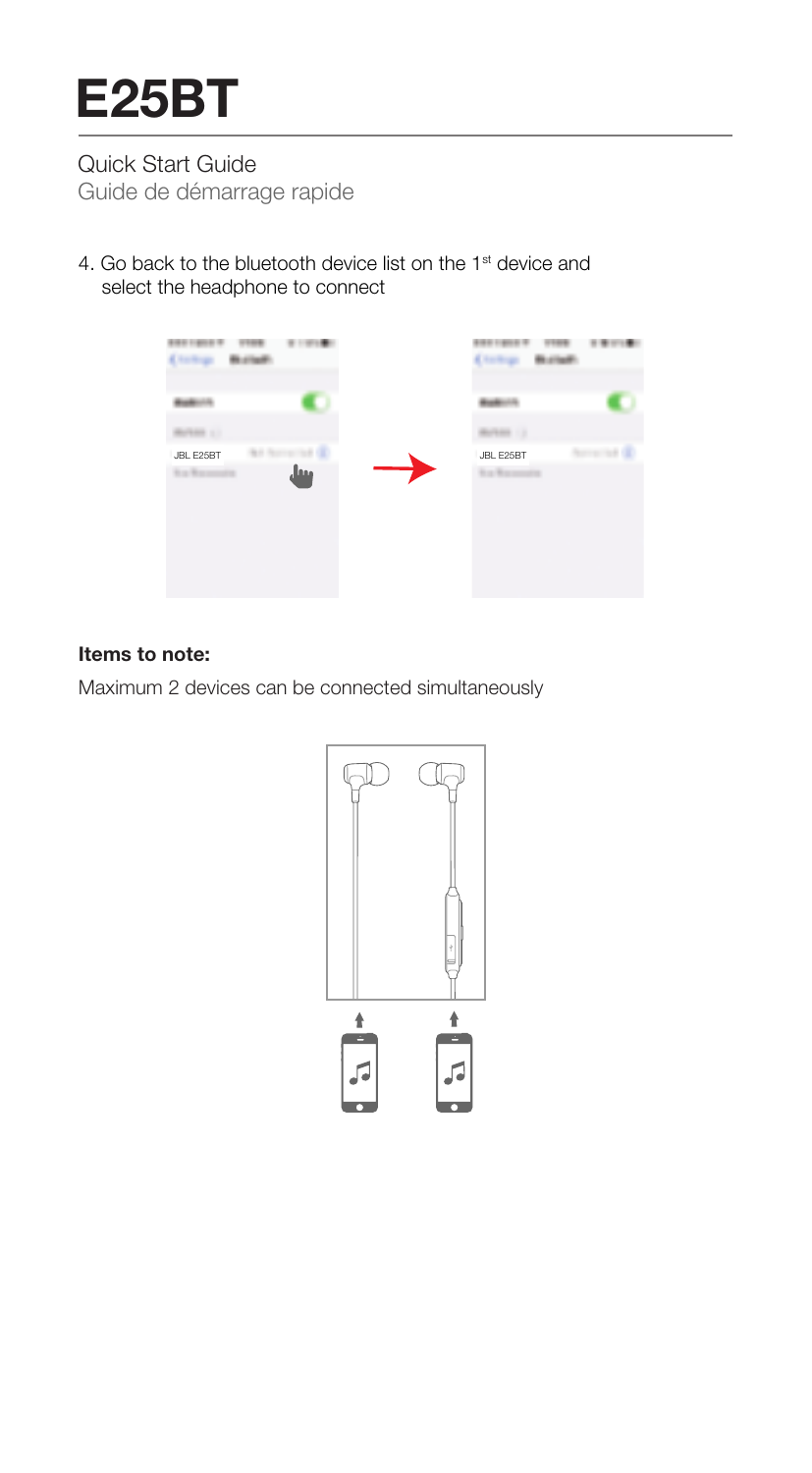# Quick Start Guide Guide de démarrage rapide

#### **FR**

#### **Commutation aisée entre les appareils**

- 1. Coupler et connecter le casque avec le 1er dispositif (Voir la section 4 sur la connexion Bluetooth)
- 2. Coupler et connecter le casque avec le 2e dispositif Bluetooth
- 3. Se connecter au périphérique bluetooth
- 4. Retourner à la liste des périphériques Bluetooth sur le 1er appareil et sélectionner le casque\* pour se connecter

#### **Éléments à noter:** Un maximum de 2 appareils peut être connecté simultanément

#### **ES**

#### **Intercambio perfecto entre dispositivos**

- 1. Emparejar y conectar los auriculares con el primer dispositivo (consulte la sección 4 Conexión Bluetooth)
- 2. Emparejar y conectar los auriculares con el segundo dispositivo Bluetooth
- 3. Conexión con un dispositivo Bluetooth
- 4. Vuelva a la lista de dispositivos Bluetooth del primer dispositivo y seleccione los auriculares para conectar

**Elementos a tener en cuenta:** Es posible conectar dos dispositivos simultáneamente como máximo

#### **DE**

#### **Nahtloser Wechsel zwischen verschiedenen Geräten**

- 1. Kopple und verbinde den Kopfhörer mit dem ersten Gerät (siehe Abschnitt 4: Bluetooth-Verbindung)
- 2. Kopple und verbinde den Kopfhörer mit dem zweiten Bluetooth-Gerät
- 3. Stelle die Verbindung mit dem Bluetooth-Gerät her
- 4. Gehe zurück zu der Liste der Bluetooth-Geräte auf dem ersten Gerät und wähle den zu verbindenden Kopfhörer\* aus

#### **Anmerkungen:** Es können maximal 2 Geräte gleichzeitig angeschlossen werden

#### **IT**

#### **Passaggio immediato fra diversi dispositivi**

- 1. Abbinare e collegare la cuffia col 1° dispositivo (vedere Sezione 4 Collegamento Bluetooth)
- 2. Abbinare e collegare la cuffia col 2° dispositivo bluetooth
- 3. Collegamento ad un dispositivo bluetooth
- 4. Tornare alla lista dei dispositivi bluetooth sul 1° dispositivo e scegliere la cuffia per collegarla

**Elemento da notare:** E' possibile collegare in contemporanea massimo 2 dispositivi

#### **NL**

#### **Probleemloos schakelen tussen apparaten**

- 1. De hoofdtelefoon koppelen en aansluiten op het eerste apparaat
- (zie Sectie 4 Bluetooth-verbinding)
- 2. De hoofdtelefoon koppelen en aansluiten op het tweede Bluetooth-apparaat
- 3. Aansluiten op Bluetooth-apparaat
- 4. Ga terug naar de Bluetooth-apparatenlijst op het eerste apparaat en selecteer de aan te sluiten hoofdtelefoon

**Let op het volgende:** Maximaal 2 apparaten kunnen tegelijkertijd worden aangesloten

#### **NO**

#### **Bytt sømløst mellom enheter**

- 1. Par og koble til hodetelefonene med første enheten (Se avsnitt 4 Bluetooth-tilkobling)
- 2. Par og koble til hodetelefonene med andre bluetooth-enhet
- 3. Koble til Bluetooth-enhet
- 4. Gå tilbake til listen over Bluetooth-enheter på den første enheten og velg hodetelefonene for å koble til

#### **Elementer å legge merke til:** Maks 2 enheter kan kobles til samtidig

#### **FI**

#### **Vaihda langattomasti laitteiden välillä.**

- 1. Yhdistä kuulokkeet lähdelaitteeseen. (katso kappale 4 Bluetooth-yhteys)
- 2. Muodosta yhteys kuulokkeiden ja 2. Bluetooth-laitteen välillä
- 3. Liitä Bluetooth-laitteeseen
- 4. Siirry takaisin Bluetooth-laiteluetteloon 1. laitteessa ja valitse kuulokkeet, joihin haluat yhdistää

**Pidä mielessä seuraavat asiat:** Samanaikaisesti voidaan kytkeä enintään 2 laitetta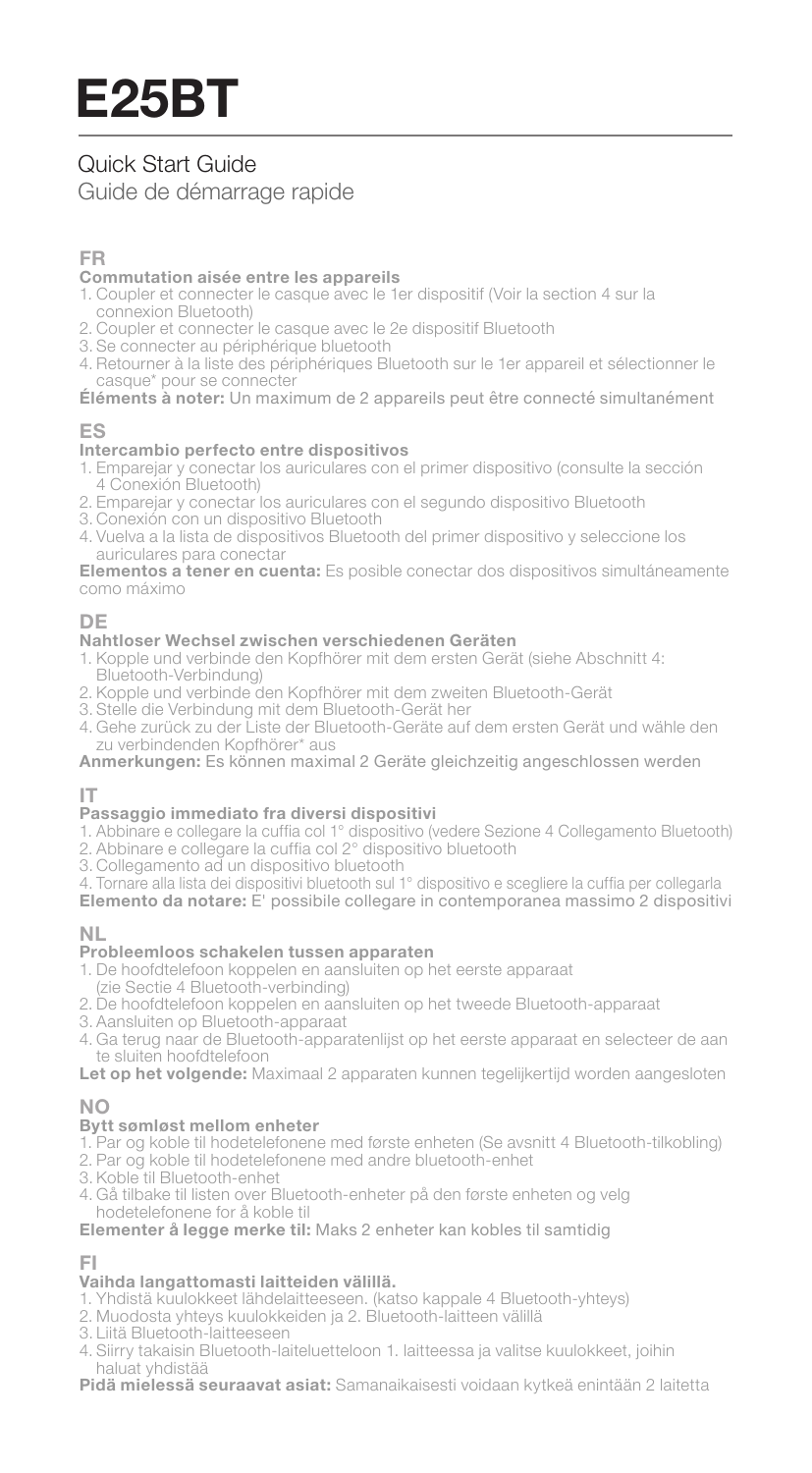# Quick Start Guide Guide de démarrage rapide

#### **SV**

#### **Smidigt att växla mellan enheter**

- 1. Parkoppla och anslut hörlurarna med den första enheten (se avsnitt 4
- Bluetooth-anslutning)
- 2. Parkoppla och anslut hörlurarna med den andra Bluetooth-enheten
- 3. Anslut Bluetooth-enhet
- 4. Gå tillbaka till listan över Bluetooth-enheter på den första enheten och välj hörlurarna\* för att ansluta

**Observera:** Högst två enheter kan vara anslutna samtidigt

#### **Skift problemfrit imellem enheder**

- 1. Danne par og forbinde hovedtelefonen med den 1. enhed (se afsnit 4 Bluetooth-forbindelse)
- 2. Danne par og forbinde hovedtelefonen med den 2. Bluetooth-enhed
- 3. Forbinde til Bluetooth-enhed
- 4. Gå tilbage til listen over bluetooth-enheder på den 1. enhed og vælg hovedtelefonen for at forbinde

**Bemærk:** Du kan højst forbinde 2 enheder simultant

#### **PL**

#### **Z łatwo**ś**ci**ą **przeł**ą**czaj si**ę **mi**ę**dzy urz**ą**dzeniami**

- 1. Sparuj i połącz słuchawki z pierwszym urządzeniem (patrz Rozdział 4. Połączenie Bluetooth)
- 2. Sparuj i połącz słuchawki z drugim urządzeniem Bluetooth
- 3. Połącz z urządzeniem Bluetooth
- 4. Powróć do listy urządzeń Bluetooth na pierwszym urządzeniu i wybierz słuchawki do połączenia

**Uwaga:** Jednocześnie można połączyć tylko 2 urządzenia.

#### **HU**

#### **Zökken**ő**mentes átváltás az eszközök között**

- 1. Fejhallgató párosítása és csatlakoztatása az 1. eszközhöz
- (lásd: 4. rész Bluetooth-csatlakozás)
- 2. Fejhallgató párosítása és csatlakoztatása a 2. eszközhöz
- 3. Csatlakoztatás Bluetooth-eszközhöz
- 4. Visszalépés a Bluetooth-eszközök listáján az 1. eszközhöz, és a csatlakoztatni kívánt fejhallgató kiválasztása
- **Tudnivalók:** Egyszerre legfeljebb két eszközt lehet csatlakoztatni

#### **RU**

#### Легкое переключение между устройствами

- 1. Создайте пару и установите соединение наушников с 1-м устройством (см.
- раздел 4 "Соединение через Bluetooth" ) 2. Создайте пару и установите соединение наушников со 2-м устройством
- 3. Соединение с устройством Bluetooth
- 4. Откройте список устройств Bluetooth на 1-м устройстве и выдерите наушники для соединения

Примечания: Одновременно может быть подключено не более 2 устройств

#### **PT**

#### **Alterna facilmente entre dispositivos**

- 1. Emparelhe os fones com o primeiro dispositivo. Consulte a Seção 4 (Conexão Bluetooth)
- 2. Emparelhe os fones com o segundo dispositivo Bluetooth.
- 3. Conexão com dispositivo Bluetooth
- 4. Retorne à lista de dispositivos Bluetooth do primeiro dispositivo e selecione os fones que deseja conectar

**Observações importantes:** Até dois dispositivos podem ser conectados ao mesmo tempo

#### **ID**

#### **Beralih antarperangkat tanpa hambatan**

- 1. Pasangkan dan hubungkan headphone dengan perangkat pertama (lihat Bagian 4 Koneksi Bluetooth)
- 2. Pasangkan dan hubungkan headphone dengan perangkat bluetooth kedua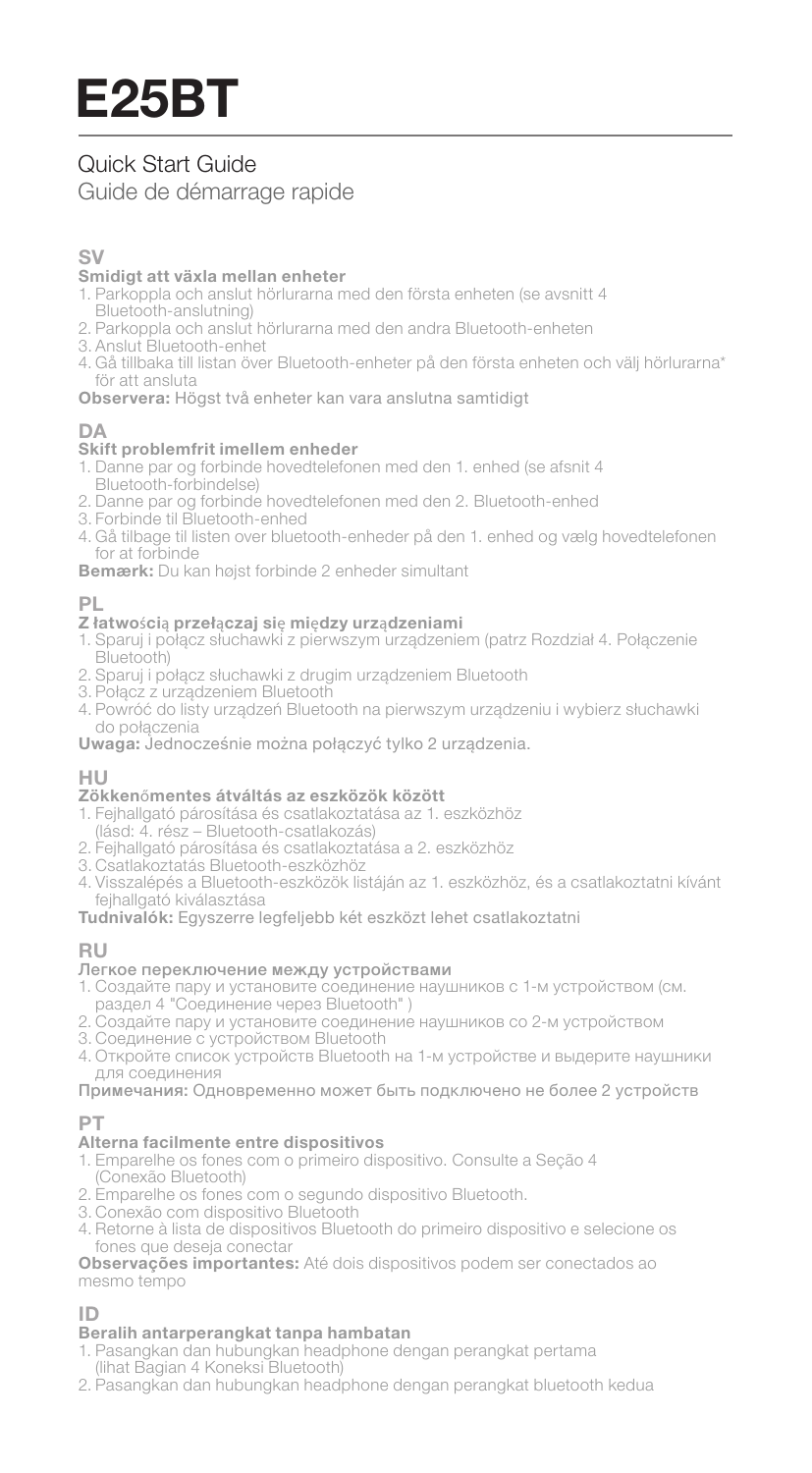# Quick Start Guide Guide de démarrage rapide

- 3. Hubungkan ke perangkat bluetooth
- 4. Kembali ke daftar perangkat bluetooth di perangkat pertama dan pilih headphone untuk menyambung

Poin yang harus dicatat: Jumlah maksimum perangkat yang dapat dihubungkan secara bersamaan adalah 2 perangkat

# **JP**

- **デバイス間のスムーズな切り替え** 1. 1台目のデバイスにヘッドホンをペアにして接続 (セクション4 Bluetooth接続を - ご覧ください)<br>2.2台目のBluetooth対応機器にヘッドホンをペアにして接続してください。
- 
- 
- 2. 2台目のBluetooth対応機器のペットホンをベアにして接続するヘッドホン<br>3. Bluetooth対応機器に接続<br>4. 1台目のデバイスのBluetooth対応機器リストに戻って接続するヘッドホン<br>、を選択してください。
- **注意すべき項目:** 同時に最高2台のデバイスまで接続が可能です

#### **KO**

#### **끊김없는 장치 전환**

- 1. 헤드폰을 첫 번째 장치에 페어링 및 연결합니다. (섹션 4 Bluetooth 연결 참조)
- :<br>2. 헤드폰을 두 번째 Bluetooth 장치에 페어링 및 연결합니다.<br>3. Bluetooth 장치 연결
- 
- 3. Bluetooth 장치 연결 4. 첫 번째 장치에서 Bluetooth 장치 목록으로 돌아간 다음 연결할 헤드폰 을 선택합니다
- **참고 품목:** 최대 장치 2개와 동시에 연결할 수 있습니다

# **CHS**

- **炫育同无缝切换**<br>**区有同无缝切换**<br>1. 为耳机和 2 号篮牙设备配对并连接。<br>3. 连接蓝牙设备<br>3. 连接面子:最多可同时连接 2 台设备<br>**注意事项:**最多可同时连接 2 台设备
- 
- 
- 
- 

# **CHT**

- **在不同裝置之間無縫切探**<br>1. 配對並將耳機與第 1 個裝置連接 (請參閱第 4 節 Bluetooth 連接)<br>2. 配對並將耳機與第 2 個 Bluetooth 裝置連接
- 
- 3. 連接至 Bluetooth 裝置
- . 运设士 3.35.33.33.35<br>. 返回第 1 個裝置的 Bluetooth 裝置清單並選擇要連接的耳機
- **需注意的項目:**同時可以連接最多 2 個裝置

# **עבור בקלות בין מכשירים HE**

- .1 התאם וחבר את האוזניות למכשיר הראשון (ראה חלק 4 חיבור Bluetooth(
	- .2 התאם וחבר את האוזניות למכשיר ה-Bluetooth השני
		- .3 התחבר להתקן Blurtooth
- .4 חזור לרשימת מכשירי ה-bluetooth במכשיר הראשון ובחר את האוזניות לחיבור **לתשומת לבך:** מקסימום 2 מכשירים יכולים להיות מחוברים בו-זמנית

- **AR**<br>التنقل بس**مهولة** بين الأجهزة<br>1. أقرن سماعة الرأس ووصلها بالجهاز الأول (انظر القسم 4 الاتصال عبر البلوتوث)<br>2. أقرن سماعة الرأس ووصلها بالجهاز الثاني
	- - .3 التوصيل بجهاز بلوتوث
	- 4. ارجع إلى قاعُـةٌ الأجهزة في الجهاز الأول وحدد سماعة الرأس لإعّام التوصيل
		- .<br>**أمور يجب مراعاتها:** لا مكن توصيل أك<del>ث</del>ر من جهازين في وقت واحد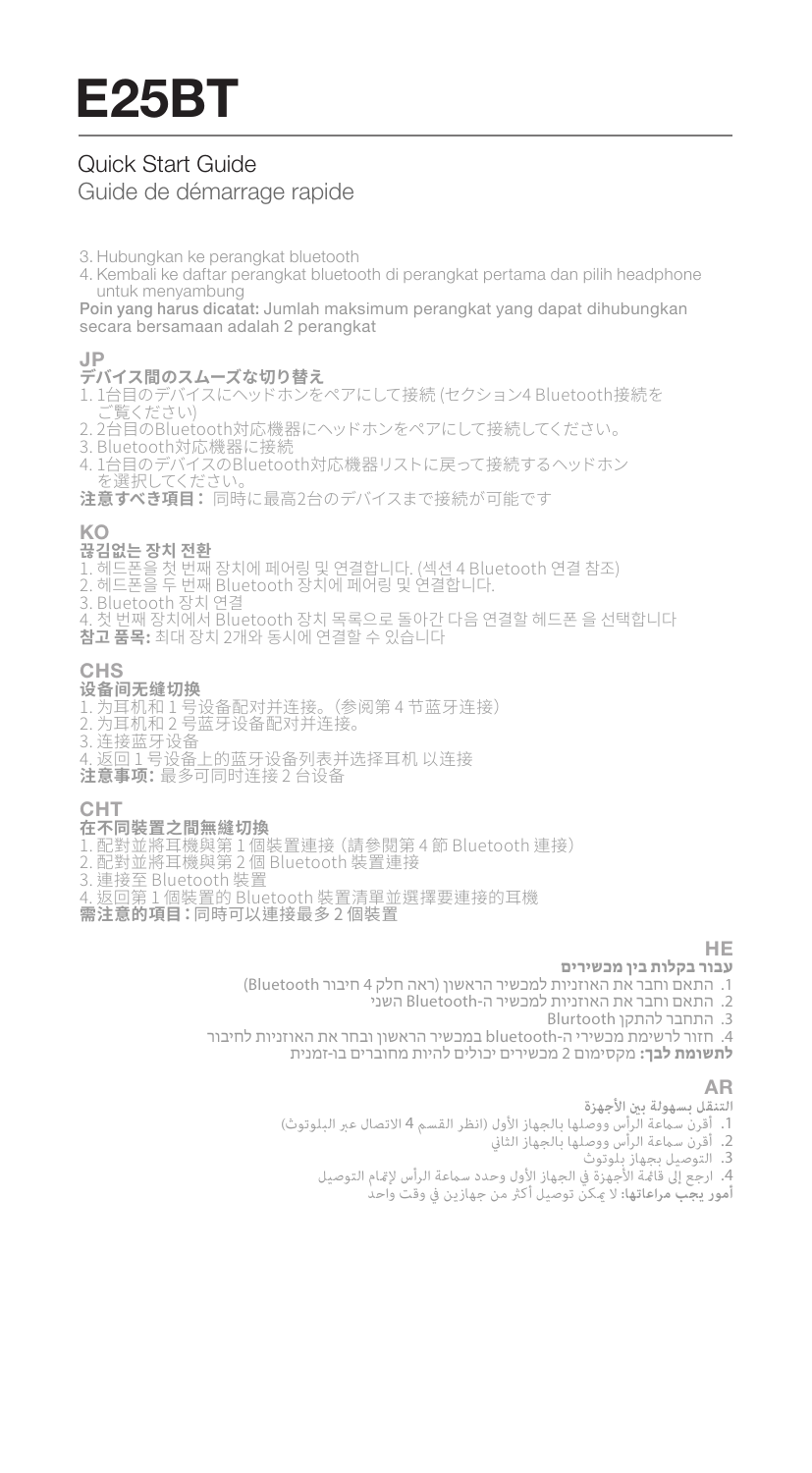# Quick Start Guide

Guide de démarrage rapide



# **8 LED behaviour**



#### **EN**

| <b>Headphone mode</b> | <b>LED Status</b> |                |
|-----------------------|-------------------|----------------|
| <b>D</b> Power on     |                   | Fast           |
| <b>D</b> Power off    |                   | Fast           |
| No BT Connected       |                   | $\bullet$ Slow |
| <b>\$</b> BT Pairing  | $\cdot$           | Fast           |
| <b>8</b> BT Connected |                   | On             |
| <b>D</b> Low battery  |                   | Slow           |
| Charging Complete     |                   | Off            |
| Charging in Progress  |                   | Ωn             |

# **FR**

| Mode casque              | État de la DEL |        |
|--------------------------|----------------|--------|
| <b>ID</b> Marche         |                | Rapide |
| <b>D</b> Arrêt           |                | Rapide |
| Pas de BT connecté       | $\bullet$ Lent |        |
| Couplage au BT           | $\cdot$        | Rapide |
| Connecté au BT           |                | Marche |
| <b>D</b> Batterie faible |                | I ent  |
| Chargement terminé       |                | Éteint |
| Chargement en cours      |                | Marche |

#### **ES**

| Modo de auriculares   |           | Estado del LED |
|-----------------------|-----------|----------------|
| $\mathbf 0$ Encendido |           | Rápido         |
| $\n  Op$ Apagado      |           | Rápido         |
| No hay BT conectado   | $\bullet$ | Lento          |
| Empareiamiento BT     | ۰O        | Rápido         |
| BT conectado          |           | Encendido      |
| Batería baja          |           | I ento         |
| Betería baja          |           | Apagado        |
| Carga en curso        |           | Encendido      |

# **DE**

| Kopfhörer-Modus              | <b>LED-Status</b> |
|------------------------------|-------------------|
| $\Phi$ Eingeschaltet         | Schnell           |
| <b>D</b> Ausgeschaltet       | Schnell           |
| <b>*</b> Keine BT-Verbindung | Langsam           |
| <b>多</b> BT-Koppeln          | $\cdot$ Schnell   |
| <b>&amp;</b> BT verbunden    | Fin               |
| Schwacher Akku               | Langsam           |
| Aufladevorgang abgeschlossen | Aus               |
| Wird aufgeladen              | Fin               |
|                              |                   |

#### **IT**

| Modalità cuffia                 | Stato LED      |
|---------------------------------|----------------|
| <b>D</b> Accensione             | Veloce         |
| <b>D</b> Spegnimento            | Veloce         |
| Nessun dispositivo BT collegato | <b>C</b> Lento |
| <b>&amp;</b> Abbinamento BT     | Veloce         |
| <b>8</b> BT collegato           | On (Acceso)    |
| Batteria quasi scarica          | I ento         |
| Ricarica completata             | Off (Spento)   |
| Ricarica in corso               | On (Acceso)    |

#### **NL**

| Hoofdtelefoonmodus              |              | <b>LED-status</b> |
|---------------------------------|--------------|-------------------|
| $\mathbf 0$ Voeding inschakelen |              | Snel              |
| $\Phi$ Voeding uitschakelen     |              | Snel              |
| S Geen BT-verbinding            |              | <b>C</b> Langzaam |
| <b>\$</b> BT-koppelen           | $\cdot$ Snel |                   |
| <b>8</b> BT aangesloten         |              | Aan               |
| <b>d</b> Zwakke batterii        |              | Langzaam          |
| Opladen voltooid                |              | Uit               |
| Bezig met opladen               |              | Aan               |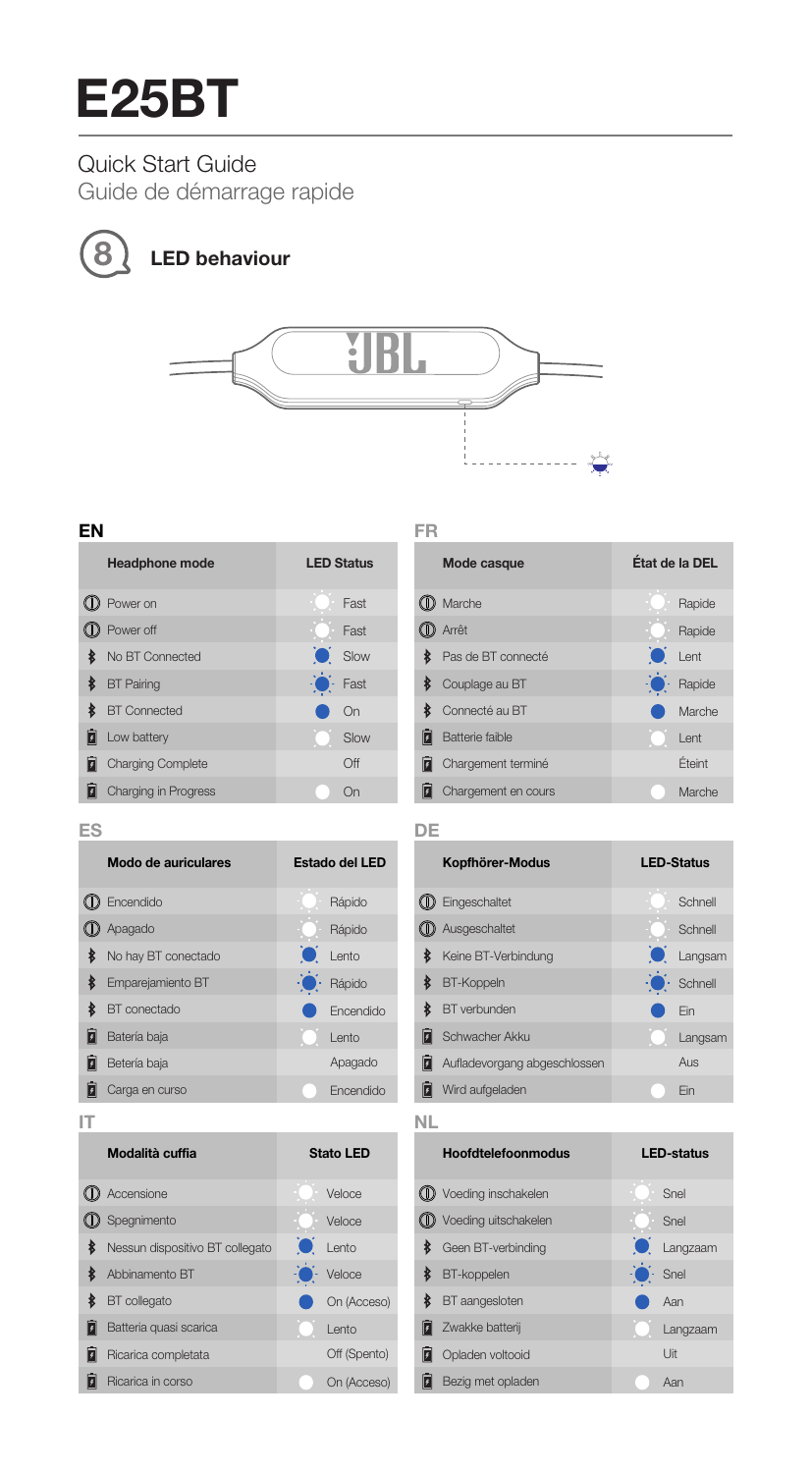# Quick Start Guide

Guide de démarrage rapide

| NΩ |                          |                       |   |
|----|--------------------------|-----------------------|---|
|    | <b>Hodetelefon-modus</b> | <b>LED-status</b>     |   |
|    | <b>1</b> Strem på        | Rask                  | đ |
|    | <b>D</b> Slå av          | Rask                  | đ |
| ≹  | Ingen BT tilkoblet       | $\bullet$ Langsom     | ₿ |
| R  | BT-paring                | $\ddot{\bullet}$ Rask | ₿ |
| ≹  | BT-tilkoblet             | På                    | ≹ |
|    | Lavt batterinivå         | Langsom               | Ō |
|    | Lading fullfert          | AV                    | Ď |
|    | Lading pågår             | På                    |   |

#### BT-yhteyden muodostaminen Ei BT-yhteyttä BT-kytketty Päällä Hidas · Nopea **C** Sammuttaminen Laitteessa on virta **Kuuloketila** Merkkivalon tila **D** Alhainen akkuvirta Nopea Nopea **Lataus valmis Lataus meneillään** Päällä Pois päältä

**Hovedtelefontilstand LED-status**

Langsom Hurtig

Hurtig Hurtig

Langsom

Fra

**SV**

|    | Som hörlurar             |     | <b>LED-status</b> |
|----|--------------------------|-----|-------------------|
|    | <b>D</b> Strömmen på     |     | Snabht            |
|    | <b>1</b> Strömmen av     |     | Snabht            |
| ł  | Ingen ansluten Bluetooth |     | <b>C</b> Långsamt |
| ≹  | Bluetooth-parkoppling    | ÷o. | Snabbt            |
| ł. | Bluetooth ansluten       |     | På                |
|    | Låg batteriladdning      |     | Långsamt          |
|    | Laddningen färdig        |     | Av                |
|    | Laddningen pågår         |     | På                |

|    | <b>ID</b> Slukket           | H            |
|----|-----------------------------|--------------|
| Ŷ. | Ingen BT forbundet          | Ŀ            |
|    | <b>\$</b> BT parring        | $\mathbf{H}$ |
|    | <b>8</b> BT forbundet       | Tì           |
|    | <b>E</b> Lavt batteriniveau | ء ا          |
|    | Opladning fuldført          | Fr           |

**Opladning i gang** Til

**PL**

| <b>Tryb słuchawek</b>         |           | <b>Stan diodv</b> |
|-------------------------------|-----------|-------------------|
| <b>1</b> Wł. zasilania        |           | Szybko            |
| <b>D</b> Wyl. zasilania       |           | Szybko            |
| Bez połączenia Bluetooth      | $\bullet$ | Powoli            |
| <b>8</b> Parowanie Bluetooth  |           | Szybko            |
| <b>*</b> Połaczenie Bluetooth |           | On (wt.)          |
| Bateria bliska wyczerpania    |           | Powoli            |
| Ładowanie zakończone          |           | Off (Wvt.)        |
| Trwa ładowanie                |           | On (wt.)          |

#### **RU**

|   | Режим наушников                         |           | Состояние<br>индикатора |
|---|-----------------------------------------|-----------|-------------------------|
| a | Включение                               |           | Быстро                  |
|   | <b>D</b> Выключение                     |           | Быстро                  |
| R | Нет подключения по Bluetooth            | $\bullet$ | Медленно                |
| ≹ | Conpяжение Bluetooth                    |           | Быстро                  |
|   | Установлено подключение<br>no Bluetooth |           | Вкл.                    |
|   | Аккумулятор разряжен                    |           | Медленно                |
|   | Зарядка завершена                       |           | <b>Выкл.</b>            |
|   | Идет зарядка                            |           | R <sub>Kn</sub>         |

#### **HU**

<sup>Tændt</sup>

**DA**

|               | Feihallgató módia                       | <b>LED állapota</b>         |  |
|---------------|-----------------------------------------|-----------------------------|--|
|               | $\mathbf D$ Bekapcsolás                 | Gvors                       |  |
|               | <b>D</b> Kikapcsolás                    | Gvors                       |  |
|               | <b>8</b> Nincs csatlakoztatva BT-eszköz | <b>O</b> Lassú              |  |
| $\frac{1}{6}$ | BT párosítás                            | $\cdot \bullet \cdot$ Gyors |  |
|               | <b>8</b> BT-eszköz csatlakoztatva       | <b>Be</b>                   |  |
|               | Alacsony töltöttség                     | Lassú                       |  |
| Ħ             | Töltés elkészült                        | Kì                          |  |
| ū             | Töltés folvamatban                      | Be                          |  |
|               |                                         |                             |  |

**PT**

Emparelhamento BT BT não conectado **\$** BT conectado Liga Lento Rápido **D** Desliga **D** Liga **Modo fone** Aspecto do LED Bateria fraca **Lento** Lento Rápido Rápido Carregamento completo Carregamento em progresso **Liga** Desliga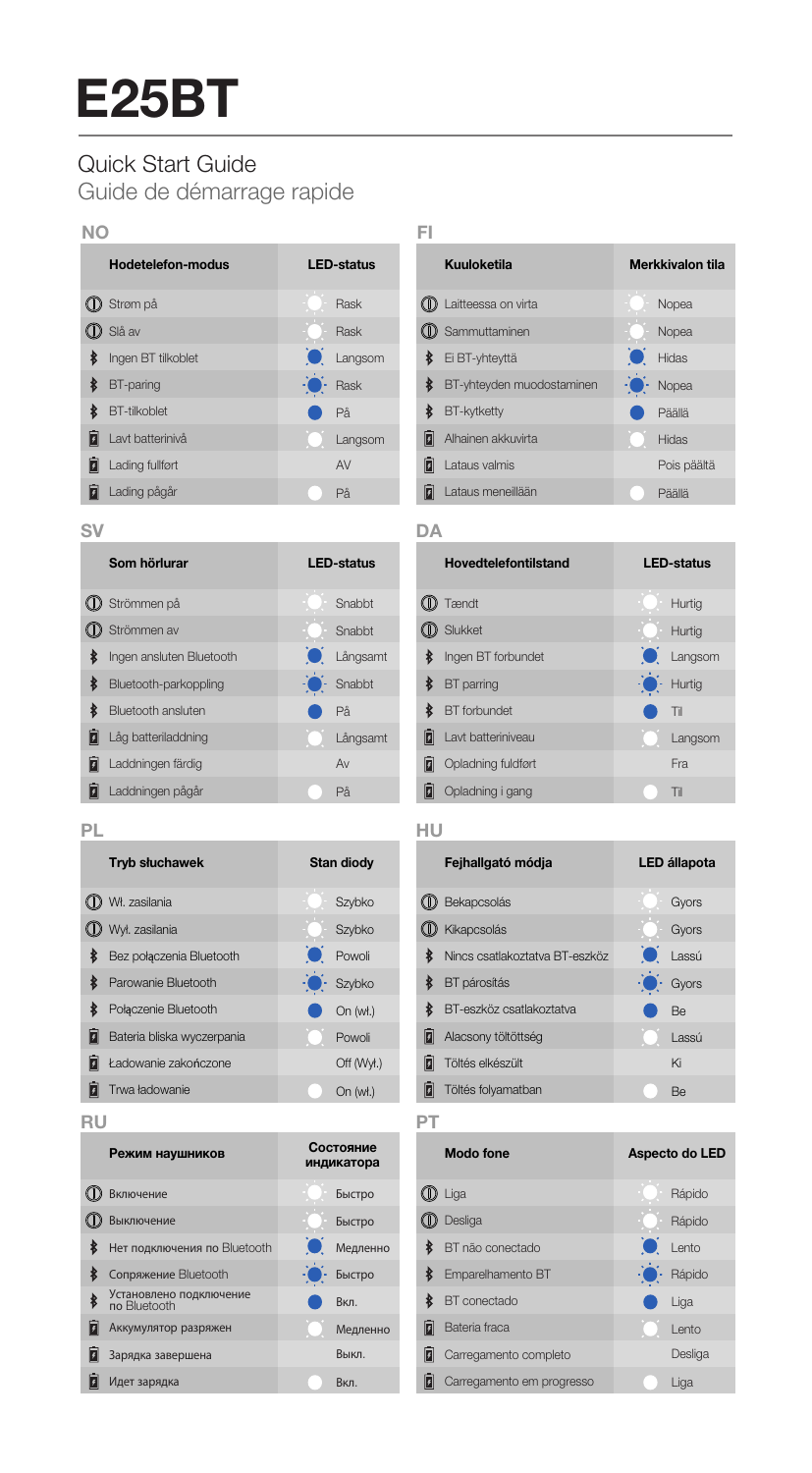# Quick Start Guide

Guide de démarrage rapide

| ID |                                      |                   |   |
|----|--------------------------------------|-------------------|---|
|    | <b>Mode headphone</b>                | <b>Status LED</b> |   |
|    | <b>D</b> Power on (Menyala)          | Cepat             | D |
|    | <b>CD</b> Power off (Mati)           | Cepat             |   |
|    | Tidak Ada BT vang Terhubung          | <b>C</b> Lambat   |   |
|    | Penvambungan BT                      | Cepat             | ł |
|    | BT Terhubung                         | Hidup             | ł |
|    | Dava baterai lemah                   | Lambat            | Ы |
|    | Pengisian Daya Selesai               | Mati              | ū |
|    | Pengisian Daya Sedang<br>Berlangsung | Hidup             |   |

| ヘッドホンのモード     |       | LEDの状態 |
|---------------|-------|--------|
| 1 電源オン        |       | 速い     |
| <b>1 電源オフ</b> |       | 速い     |
| 多 BTに接続されていない | ● 遅い  |        |
| ₿ BTペアリング     | •● 速い |        |
| ₿ BT接続中       |       | オン     |
| ■ バッテリー残量少    |       | 遅い     |
| ■ 充電完了        |       | オフ     |
| 充電中           |       | オン     |
|               |       |        |

#### **KO**

|   | 헤드폰 모드             | LED 상태    |     |
|---|--------------------|-----------|-----|
|   | $\mathbf{0}$ 전원 켜기 |           | 빠르게 |
|   | $\Phi$ 전원 끄기       |           | 빠르게 |
| ł | BT 연결 안 됨          | $\bullet$ | 느리게 |
| 老 | BT페어링              |           | 빠르게 |
| k | BT 연결됨             |           | 켜질  |
| ū | 배터리 부족             |           | 느리게 |
| â | 충전완료               |           | 꺼질  |
|   | 충전중                |           | 켜질  |

|   | 耳机模式        | LED 指示灯状态 |
|---|-------------|-----------|
|   | <b>① 开机</b> | 快速        |
|   | <b>① 关机</b> | 快速        |
|   | 多 未连接蓝牙     | ۰<br>慢速   |
|   | * 蓝牙配对      | ÷o.<br>快速 |
| ¥ | 蓝牙已连接       | 开启        |
|   | 2 电池电量低     | 慢速        |
|   | ■ 充电完成      | 关闭        |
|   | 日 充电中       | 开启        |

### **CHT**

|   | 耳機模式    | LED 狀態          |
|---|---------|-----------------|
|   | 1 通電    | 快速              |
|   | 10 断電   | 快速              |
| 老 | 未連接 BT  | $\bullet$<br>慢速 |
| k | BT 正在配對 | 快速              |
| 攴 | BT 已連接  | 開啟              |
|   | 電池電量低   | 慢速              |
|   | 日 充電已完成 | 照明              |
|   | 正在充電    | 開啟              |

# **HE**

**CHS**

| מצב אחניות              | מצב הלד           |
|-------------------------|-------------------|
| <b>D</b> פועל           | מהיר              |
| יבוי CD                 | מהיר              |
| ≸ אין חיבור BT          | <b>DE NOTE</b>    |
| $BT$ $nnm$ $\&$         | $\n  one \bullet$ |
| BT \$                   | פועל              |
| avbn node a             | איטי              |
| <b>E</b> ההסענה הסתיימה | כבוי              |
| <b>E</b>                | פוטל              |

# **AR**

| وضع سماعة الرأس             | حالة المصباح          |
|-----------------------------|-----------------------|
| <b>4)</b> قيد التشغيل       | ا - <sub>ا</sub> مريع |
| <b>4)</b> قيد التوقف        | () مربع               |
| ﴿ لا يوجد جهاز بلوتوث متصل  | ِ في المسلمان.<br>ا   |
| ∲   اقتران بلوتوث           | :⊜ س                  |
| .<br>♦     جهاز بلوتوث متصل | ● تشغيل               |
| ■ البطارية متخفضة           | .<br>ابتغالي»         |
| .<br>■ اكتمل الشحن          | إيقاف                 |
| .<br>■ جار الشحن            | تشغيل                 |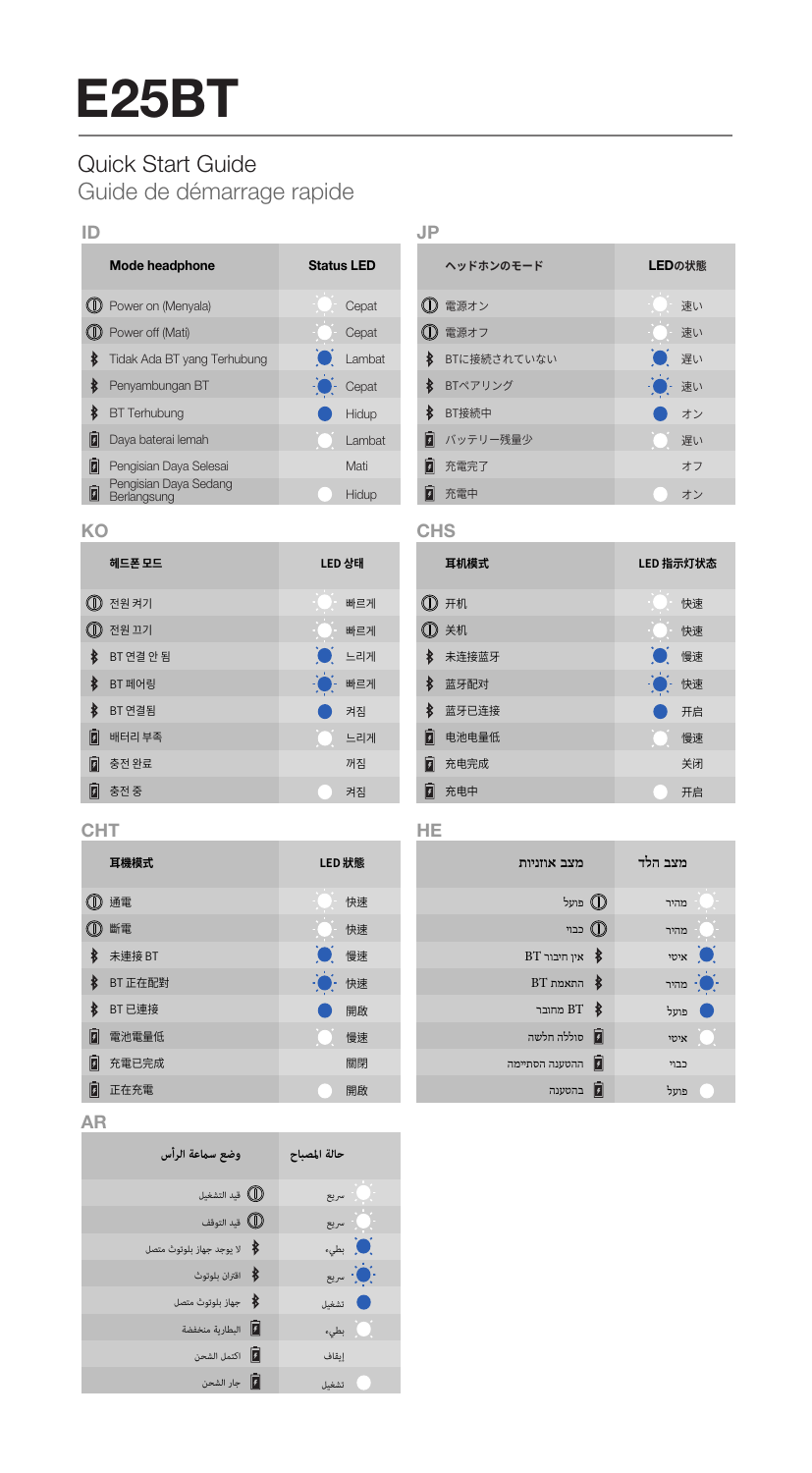# Quick Start Guide

Guide de démarrage rapide



# **9 Specications**

#### EN

- Driver size:8mm
- Dynamic frequency response range: 20Hz-20kHz
- Sensitivity:102dB
- Maximum SPL:110dB
- Microphone sensitivity @1kHz dB v/pa:-42
- Impedance:16ohm
- Bluetooth transmitted power:0-4dbm
- Bluetooth transmitted modulation:GFSK, π/4DQPSK, 8DPSK
- Bluetooth frequency:2.402GHz-2.48GHz
- Bluetooth profiles:HFP v1.6, HSP v1.1, A2DP v1.2, AVRCP v1.5
- Bluetooth version:V4.1
- Battery type:Polymer Li-ion Battery (3.7V, 120mAh)
- Charging time:2 hours
- Music play time with BT on:Up to 8 hours
- Talk time with BT on:Up to 8 hours
- Weight (g):16.5g

#### ES

- Tamaño de la unidad 8 mm
- Respuesta dinámica en frecuencias: 20 Hz - 20 kHz
- Sensibilidad: 102 dB
- SPL máximo: 110 dB
- Sensibilidad del micrófono a 1 kHz dB v/pa: -42
- Impedancia:16 Ohm
- Potencia transmitida por Bluetooth: 0-4 dbm
- Modulación del transmisor Bluetooth: GFSK, π/4DQPSK, 8DPSK
- Frecuencia de Bluetooth: 2,402 GHz - 2,48 GHz
- Perfiles de Bluetooth: HFP v1.6, HSP v1.1, Bluetooth-Version: V4.1 A2DP v1.2, AVRCP v1.5
- Versión de Bluetooth: V4.1
- Tipo de batería: batería de ion-litio polimérica (3,7 V, 120 mAh)
- Tiempo de carga: 2 horas
- Tiempo de reproducción de música con BT activado: hasta 8 horas
- Tiempo de conversación con BT activado: Gewicht (g): 16,5 g hasta 8 horas

#### FR

- Taille de l'enceinte : 8 mm
- Plage de fréquence réponse dynamique : 20 Hz-20 kHz
- Sensibilité :102 dB
- SPL max :110 dB
- Senbilité du microphone à 1 kHz dB v/pa :-42
- Impédance :16 ohms
- Puissance transmise du Bluetooth :0-4 dbm
- Modulation transmise du Bluetooth :GFSK, π/4DQPSK, 8DPSK
- Fréquence du Bluetooth :2 402 GHz-2,48 GHz
- Profils Bluetooth :HFP v1.6, HSP v1.1, A2DP v1.2, AVRCP v1.5
- Version du Bluetooth :V4.1
- Type de la batterie : Batterie Polymère Li-ion (3,7 V, 120 mAh)
- Temps de charge :2 heures
- Temps de lecture de musique avec BT en marche : Jusqu'à 8 heures
- Temps d'appel avec BT en marche : Jusqu'à 8 heures
- Poids (g) :20 g (Male)/ 16,5g (Female)

#### DE

- Lautsprechergröße: 8mm
- Dynamischer Frequenzgang: 20Hz-20kHz
- Empfindlichkeit: 102 dB
- Maximaler Schalldruckpegel: 110 dB
- Mikrophon-Empfindlichkeit @1kHz dB v/pa: -42
- Impedanz: 16 Ohm
- Bluetooth-Übertragungsleistung: 0-4 dbm
- Bluetooth-Übertragungsmodulation: GFSK, π/4DQPSK, 8DPSK
- Bluetooth-Frequenz: 2,402 GHz 2,48 GHz
- Bluetooth-Profile: HFP v1.6, HSP v1.1, A2DP v1.2, AVRCP v1.5
- 
- Batterie-Typ: Polymer Lithium-Ionen (3,7 V, 120 mAh)
- Akku-Ladezeit: 2 Stunden
- Dauer der Musikwiedergabe bei eingeschaltetem BT: bis zu 8 Stunden
- Sprechdauer bei eingeschaltetem BT: bis zu 8 Stunden
- 

• Peso (g): 16,5 g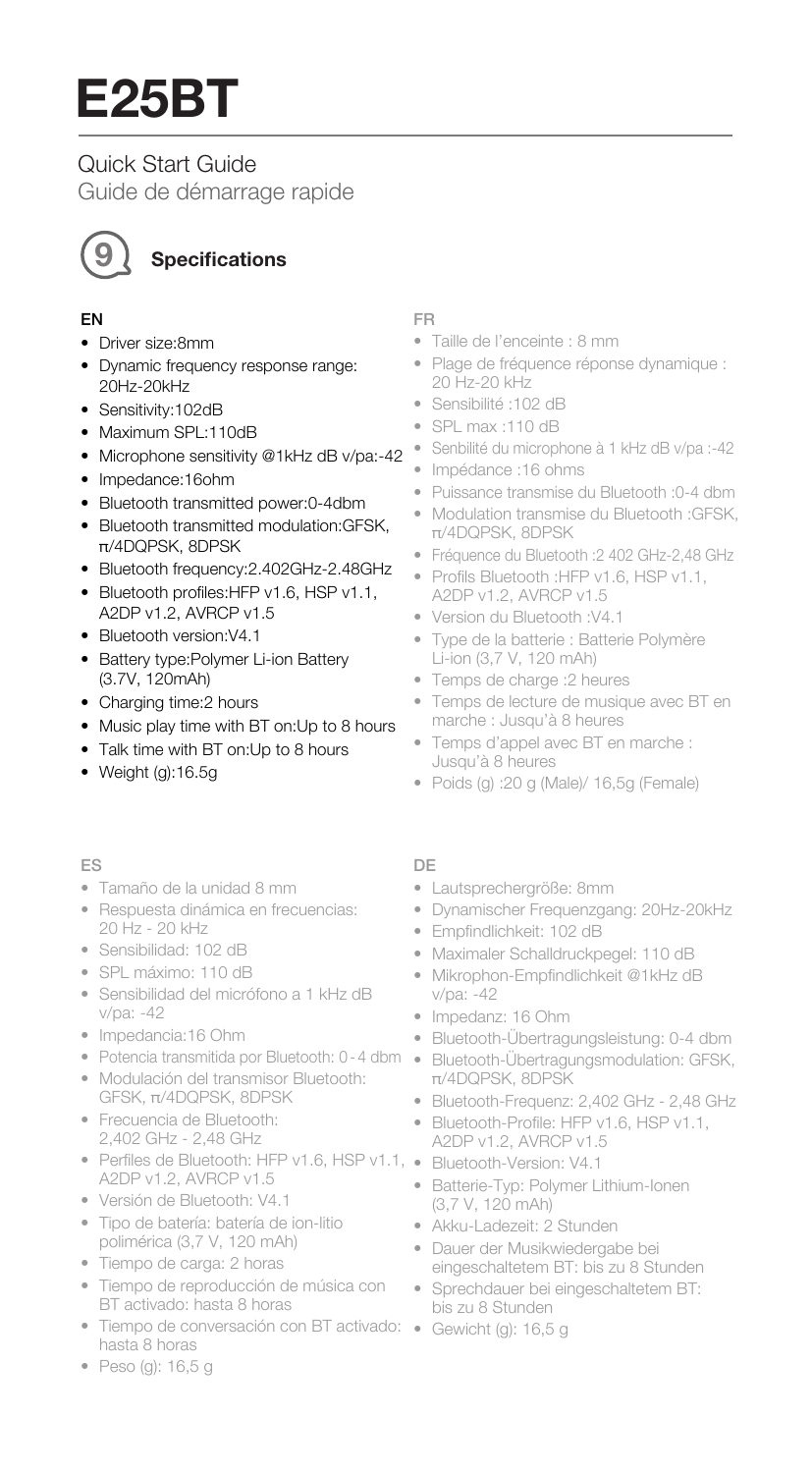# Quick Start Guide

Guide de démarrage rapide

#### IT

- Dimensioni driver: 8mm
- Risposta in frequenza dinamica: 20Hz-20kHz
- Sensibilità:102dB
- SPL Massimo:110dB
- Sensibilità microfono @1kHz dB v/pa:-42
- Impedenza:16ohm
- Potenza trasmissione Bluetooth:0-4dbm
- Modulazione trasmissione Bluetooth: GFSK, π/4DQPSK, 8DPSK
- Frequenza Bluetooth: 2.402GHz-2.48GHz
- Profili Bluetooth:HFP v1.6, HSP v1.1, A2DP v1.2, AVRCP v1.5
- Versione Bluetooth:V4.1
- Tipo batteria:Batteria ai Polimeri di Litio (3.7V, 120mAh)
- Tempo di ricarica: 2 ore
- Autonomia in riproduzione con BT attivo: Fino ad 8 ore
- Autonomia in conversazione con BT attivo: Fino ad 8 ore
- Peso (g):16,5g

#### NO

- Elementets størrelse: 8mm
- Dynamisk frekvensresponsområde: 20Hz-20kHz
- Følsomhet: 102dB
- Maksimal SPL: 110dB
- Mikrofonfølsomhet @1kHz dB v/pa:-42
- Impedans: 16ohm
- Bluetooth®-sendereffekt: 0-4dbm
- Modulasjon for Bluetooth®-sender: GFSK, π/4DQPSK, 8DPSK
- Bluetooth-frekvens: 2.402GHz-2.48GHz
- Bluetooth®-profiler: HFP v1.6, HSP v1.1, A2DP v1.2, AVRCP v1.5
- Bluetooth-versjon: V4.1
- Batteritype: Polymer Li-ion batteri (3.7V, 120mAh)
- Ladetid: 2 timer
- Musikk spilletid med BT på: Opptil 8 timer
- Taletid med BT på: Opptil 8 timer
- Vekt (g): 16,5 g

#### NL

- Maat van driver: 8 mm
- Dynamisch frequentiebereik: 20Hz-20kHz
- Gevoeligheid:102dB
- Maximum SPL:110dB
- Microfoongevoeligheid @1kHz dB v/pa:-42
- Impedantie:16ohm
- Bluetooth zendvermogen:0-4dbm
- Bluetooth uitgezonden modulatie: GFSK, π/4DQPSK, 8DPSK
- Bluetooth frequentie: 2.402GHz-2.48GHz
- Bluetooth profielen: HFP v1.6, HSP v1.1, A2DP v1.2, AVRCP v1.5
- Bluetooth-versie:V4.1
- Batterijtype: Li-ion polymeer batterij (3,7V, 120mAh)
- Oplaadtijd: 2 uur
- Muziek afspeeltijd met BT aan: Maximaal 8 uur
- Spreektijd met BT aan: Maximaal 8 uur
- Gewicht (g):16,5g

#### FI

- Ohjaimen koko: 8mm
- Dynaaminen taajuusvaste: 20Hz-20kHz
- Herkkyys:102dB
- Maksimiäänenpaine:110dB
- Mikrofonin herkkyys @1kHz dB v/pa:-42
- Impedanssi:16ohm
- Bluetoothin kautta siirretty teho:0-4dbm
- Bluetooth-lähettimen modulaatio:GFSK, π/4DQPSK, 8DPSK
- Bluetoothin taajuus:2,402GHz-2,48GHz
- Bluetooth-profiilit:HFP v1.6, HSP v1.1, A2DP v1.2, AVRCP v1.5
- Bluetooth-versio:V4.1
- Akkutyyppi:Polymeerinen litiumioniakku (3.7V, 120mAh)
- Latausaika:2 tuntia
- Musiikin toistoaika BT päällä:enintään 8 tuntia
- Puheaika BT päällä:enintään 8 tuntia
- Paino (g):16,5g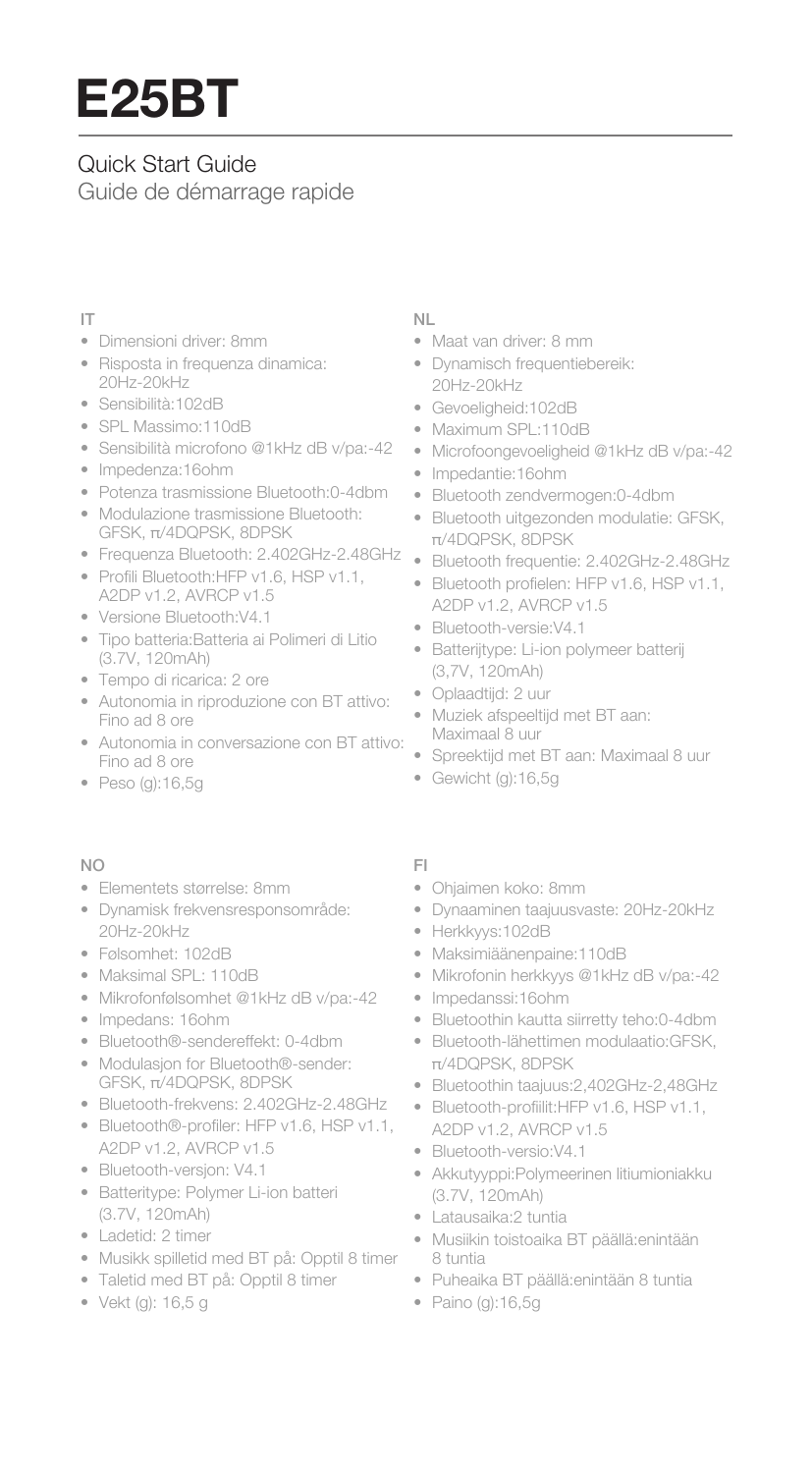# Quick Start Guide

Guide de démarrage rapide

#### SV

- Elementstorlek: 8 mm
- Dynamiskt frekvensomfång: 20 Hz 20 kHz
- Känslighet: 102 dB
- Max SPL: 110 dB
- Mikrofonens känslighet vid 1 kHz dB v/pa: -42
- Impedans: 16 Ohm
- Bluetooth-sändningens effekt: 0 4 dbm
- Bluetooth-sändningens modulering: GFSK, π/4DQPSK, 8DPSK
- Bluetooth-frekvens: 2,402 GHz 2,48 GHz
- Bluetooth-profiler: HFP v1.6, HSP v1.1, A2DP v1.2, AVRCP v1.5
- Bluetooth-version: V4.1
- Batterityp: Polymert litiumjonbatteri (3,7 V, 120 mAh)
- Laddningstid: 2 timmar
- Speltid för musik med Bluetooth: Upp till 8 timmar
- Samtalstid med Bluetooth: Upp till 8 timmar Vægt (g): 16,5 g
- Vikt (g): 16,5 g

#### PL

- Rozmiar przetwornika: 8mm
- Dynamiczne pasmo przenoszenia: 20 Hz - 20 kHz
- Efektywność:102 dB
- Maksymalne ciśnienie akustyczne (SPL): 110 dB
- Czułość mikrofonu przy 1 kHz dB v/pa: -42
- Impedancja: 16 omów
- Moc nadajnika Bluetooth: 0-4 dbm
- Modulacja nadajnika Bluetooth: GFSK, π/4DQPSK, 8DPSK
- Zakres częstotliwości nadajnika Bluetooth: 2,402 GHz - 2,48 GHz
- Profile Bluetooth: HFP v1.6, HSP v1.1, A2DP v1.2, AVRCP v1.5
- Wersja Bluetooth: 4.1
- Bateria: polimerowa litowo-jonowa (3,7 V, 120 mAh)
- Czas ładowania: 2 h
- Czas odtwarzania muzyki z włączoną funkcją Bluetooth: do 8 h
- Czas rozmawiania z włączoną funkcją Bluetooth: do 8 h
- Masa (g): 16,5 g

#### $\Box$  $\Delta$

- Størrelse af driver: 8 mm
- Dynamisk frekvensområde: 20 Hz 20 kHz
- Følsomhed: 102 dB
- Maks. SPL: 110 dB
- Mikrofonfølsomhed ved 1 kHz dB v/pa: 42
- Impedans: 16 ohm
- Bluetooth-sendeeffekt: 0 4 dbm
- Bluetooth-sendemodulation: GFSK, π/4DQPSK, 8DPSK
- Bluetooth-frekvens: 2,402 GHz 2,48 GHz
- Bluetooth-profiler: HFP v1.6, HSP v1.1, A2DP v1.2, AVRCP v1.5
- Bluetooth-version: V4.1
- Batteritype: Polymer Li-ion batteri (3,7 V, 120 mAh)
- Opladningstid: 2 timer
- Musikafspilningstid med BT aktiveret: Op til 8 timer
- Taletid med BT aktiveret: Op til 8 timer
- 

#### HU

- Meghajtó mérete: 8 mm
- Dinamikus frekvencia-választartomány: 20 Hz – 20 kHz
- Érzékenység: 102 dB
- Maximális hangnyomásszint: 110 dB
- Mikrofon érzékenysége 1 kHz-en dB v/pa: -42
- Impedancia: 16 ohm
- Bluetooth átviteli teljesítménye: 0–4 dbm
- Bluetooth átviteli moduláció: GFSK, π/4DQPSK, 8DPSK
- Bluetooth frekvencia: 2,402–2,48 GHz
- Bluetooth-profilok: HFP v1.6, HSP v1.1, A2DP v1.2, AVRCP v1.5
- Bluetooth verziója: V4.1
- Akkumulátor típusa: polimer Li-ion akkumulátor (3,7 V, 120 mAh)
- Töltési idő: 2 óra
- Zenelejátszási idő bekapcsolt BT mellett: Legfeljebb 8 óra
- Beszélgetési idő bekapcsolt BT mellett: Legfeljebb 8 óra
- Súly (g): 16,5 g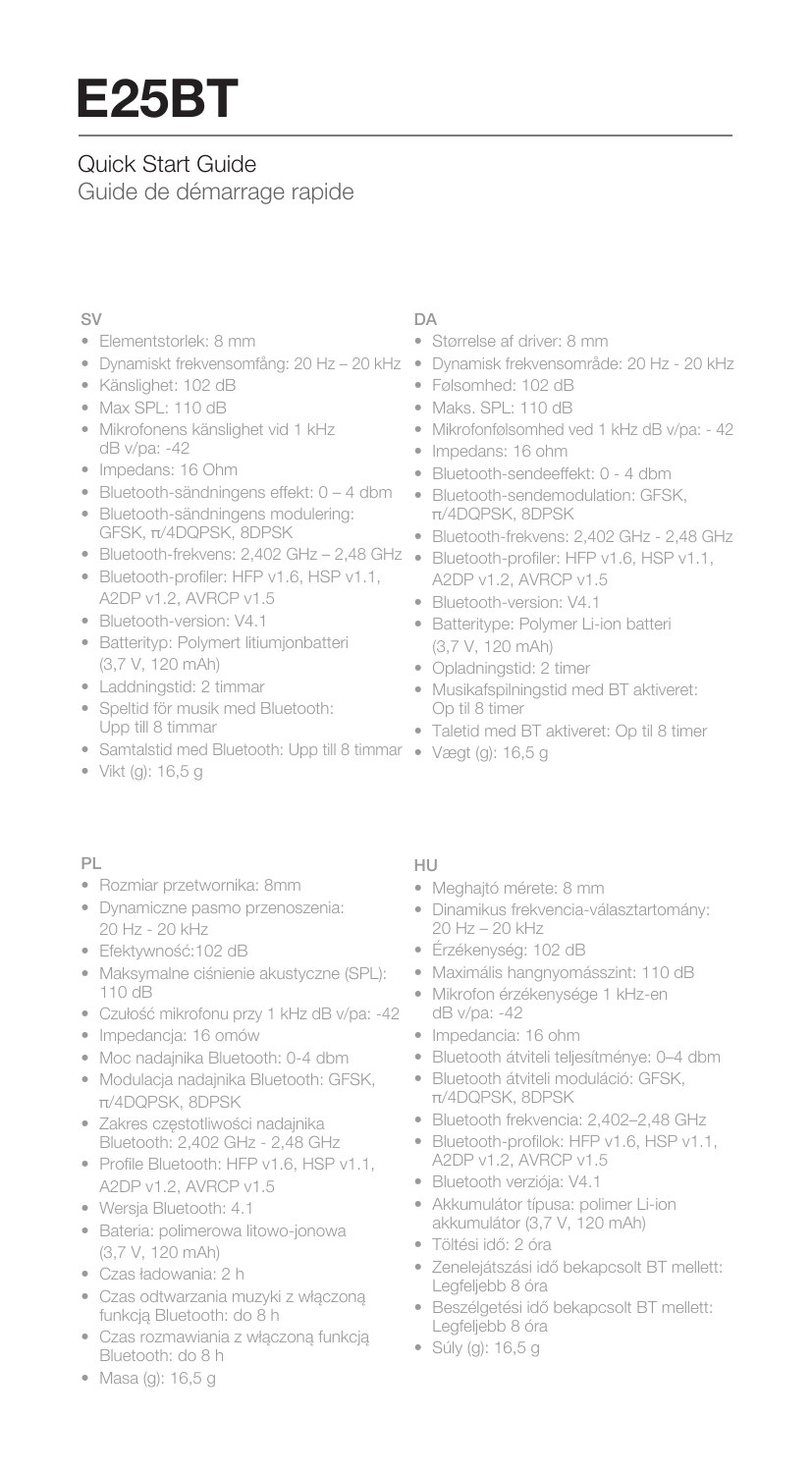# Quick Start Guide Guide de démarrage rapide

#### RU

- Размер мембраны: 8 мм
- Динамический эффективный рабочий диапазон частот: 20 Гц-20 КГц
- Чувствительность: 102 дБ
- Макс. уровень звукового давления: 110 дБ
- Чувствительность микрофона при 1 кГц дБ в/па: -42
- Импеданс: 16 Ом
- Мощность передатчика Bluetooth: 0-4 дБ/мВт • Модуляция передатчика Bluetooth: GFSK
- π/4DQPSK, 8DPSK
- Частота Bluetooth: 2,402 ГГц-2,48 ГГц
- Профили Bluetooth: HFP v1.6, HSP v1.1, A2DP v1.2, AVRCP v1.5
- Версия Bluetooth: v4.1
- Тип аккумулятора: полимерный литиевоионный аккумулятор (3,7 В, 120 мА\*ч)
- Время зарядки аккумулятора: 2 часа
- Время работы в режиме воспр. музыки с включенным Bluetooth: до 8 часов
- Время работы в режиме разговора с включенным Bluetooth: до 8 часов
- Вес: 16,5 г.

#### ID

- Ukuran driver:8mm
- Rentang respons frekuensi dinamis: 20Hz-20kHz
- Sensitivitas: 102dB
- SPL Maksimum:110dB
- Sensitivitas mikrofon @1kHz dB v/pa:-42
- Impedans:16ohm
- Daya terpancar bluetooth:0-4dbm
- Modulasi terpancar bluetooth:GFSK, π/4DQPSK, 8DPSK
- Frekuensi bluetooth: 2,402GHz-2,48GHz
- Profil bluetooth:HFP v1.6, HSP v1.1, A2DP v1.2, AVRCP v1.5
- Versi bluetooth:V4.1
- Tipe baterai:Baterai Li-ion Polimer (3,7V, 120mAh)
- Waktu pengisian:2 jam
- Waktu pemutaran musik ketika BT hidup: Hingga 8 jam
- Waktu bicara ketika BT hidup:Hingga 8 jam
- Berat (g):16,5g

#### PT

- Tamanho do driver: 8 mm
- Intervalo de resposta dinâmica de frequência: 20 Hz a 20 kHz
- Sensibilidade:102 dB
- SPL (pressão sonora) máxima: 110 dB
- Sensibilidade do microfone a 1 kHz dB v/pa: -42
- Impedância: 16 Ohms
- Potência do transmissor Bluetooth: 0 a 4 dBm
- Modulação do transmissor Bluetooth: GFSK, π/4DQPSK, 8DPSK
- Frequência Bluetooth: 2,402 a 2,48 GHz
- Perfis Bluetooth: HFP v1.6, HSP v1.1, A2DP v1.2 e AVRCP v1.5
- Versão Bluetooth: V4.1
- Tipo de bateria: Polímero e íon de lítio (3,7 V, 120 mAh)
- Tempo de carregamento: 2 horas
- Tempo de reprodução de música com BT: Até 8 horas
- Tempo de conversação com BT: Até 8 horas
- Peso (g): 16,5 g

#### JP

- ドライバーサイズ:8mm
- ダイナミック周波数特性レンジ: 20Hz~20kHz
- 出力音圧レベル:102dB
- 最大音圧レベル:110dB
- マイク出力音圧レベル@1kHz dB v/pa:-42
- インピーダンス:16ohm
- Bluetoothトランスミッター出力:0-4dbm
- Bluetoothトランスミッター変調:GFSK、 π/4DQPSK、8DPSK
- Bluetooth周波数:2.402GHz~2.48GHz
- Bluetoothプロファイル:HFP v1.6、 HSP v1.1、A2DP v1.2、AVRCP v1.5
- Bluetoothバージョン:V4.1
- バッテリータイプ:ポリマー・リチウムイ オン電池 (3.7V、120mAh)
- 充電時間:2時間
- BTをオンにした状態での音楽再生時間: 最高8時間
- BTをオンにした状態での通話時間: 最高8時間
- 重量(g):16.5g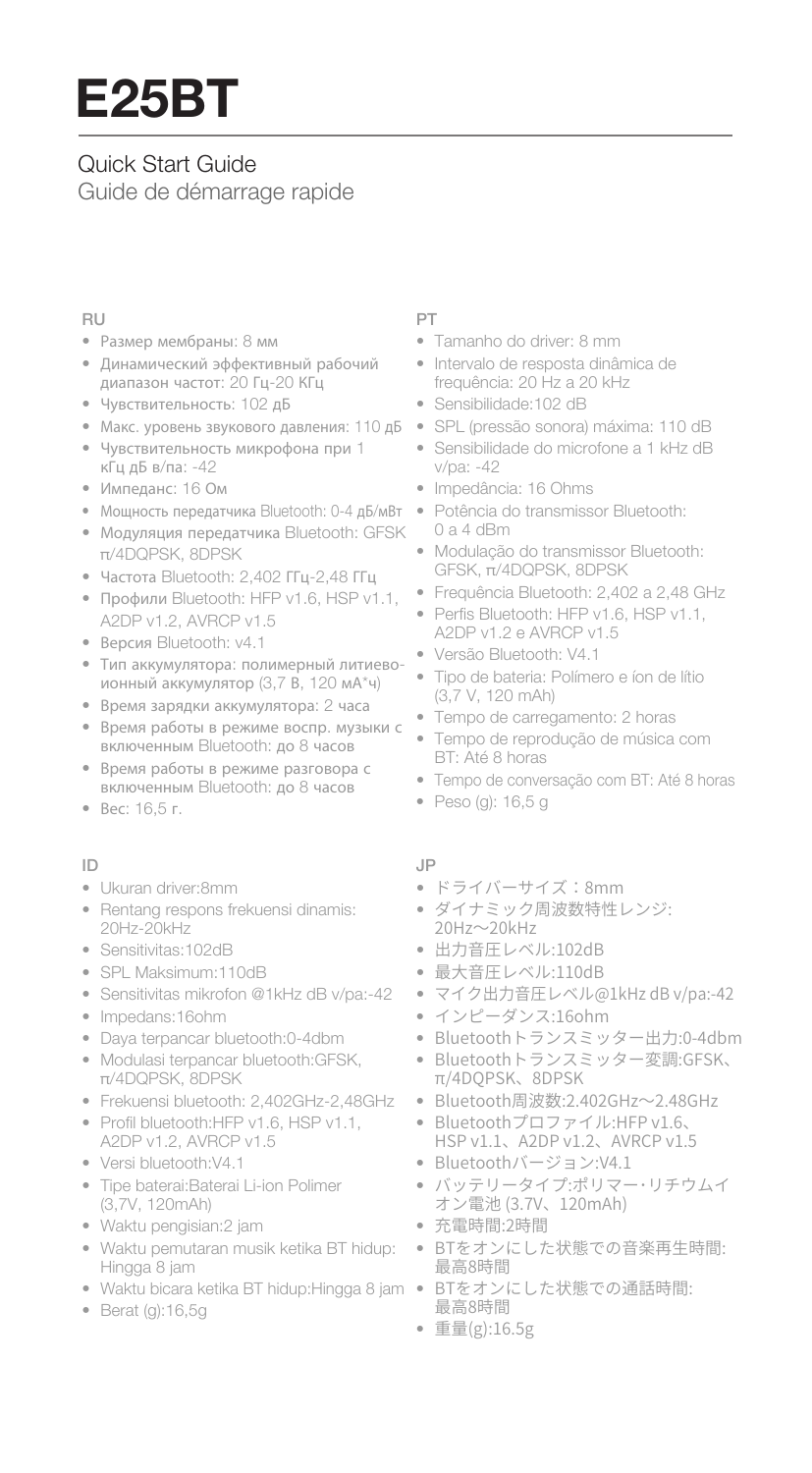# Quick Start Guide

Guide de démarrage rapide

#### KO

- 드라이버 크기: 8mm
- 동적 주파수 응답 범위: 20Hz~20kHz
- 민감도:102dB
- 최대 SPL:110dB
- 마이크 민감도 @1kHz dB v/pa:-42
- 임피던스: 16ohm
- Bluetooth 송신 출력: 0~4dbm
- Bluetooth 송신 변조: GFSK, π/4DQPSK, 8DPSK
- Bluetooth 주파수: 2.402GHz~2.48GHz
- Bluetooth 프로필:HFP v1.6, HSP v1.1, A2DP v1.2, AVRCP v1.5
- Bluetooth 버전: V4.1
- 배터리 타입: 폴리머 리튬이온 배터리 (3.7V, 120mAh)
- 배터리 충전 시간: 2시간
- BT 사용 시 최대 8시간 음악 재생
- BT 사용 시 최대 8시간 통화
- 중량(g):16.5g

#### CHT

- 驅動器尺寸:8mm
- 動態頻率回應範圍:20Hz-20kHz
- 靈敏度:102dB
- 最大 SPL:110dB
- 1kHz dB v/pa 的麥克風靈敏度:-42
- 阻抗:16 歐
- Bluetooth 發射機功率:0-4dbm
- Bluetooth 發射機調變:GFSK、 π/4DQPSK、8DPSK
- Bluetooth 頻率:2.402GHz-2.48GHz
- Bluetooth 設定檔:HFP v1.6、HSP v1.1、 A2DP v1.2、AVRCP v1.5
- Bluetooth 版本:V4.1
- 電池類型:聚合體鋰離子電池  $(3.7V, 120mAh)$
- 充電時間:2 小時
- 在 BT 開啟情況下的音樂播放時間: 長達 8 小時
- 在 BT 開啟情況下的談話時間:長達 8 小時
- 重量 (g):16.5g

#### CHS

- 驱动器大小:8mm
- 动态频率响应范围:20Hz-20kHz
- 灵敏度:102dB
- 最大 SPL:110dB
- 麦克风灵敏度 @1kHz dB v/pa:-42
- 阻抗:16ohm
- 蓝牙发射器功率:0-4 dbm
- 蓝牙发射器调制:GFSK,π/4DQPSK, 8DPSK
- 蓝牙频率:2.402GHz-2.48GHz
- 蓝牙配置:HFP v1.6, HSP v1.1, A2DP v1.2, AVRCP v1.5
- 蓝牙版本:V4.1
- 电池类型:聚合物锂电池 (3.7V, 120mAh)
- 充电时间:2 小时
- 开启蓝牙时的音乐播放时间:最长 8 小时
- 开启蓝牙时的通话时间:最长 8 小时
- 重量 (g):16.5g

#### HE

- גודל דרייבר: 8 מ"מ
- טווח תגובת תדר דינמי: 20kHz-20Hz
	- רגישות: dB102
- 110dB:SPL מקסימום•
- 42-:1kHz dB v/pa@ :וגישות מיקרופון
	- עכבה: ohm16
	- כח Bluetooth מועבר: 0.0dbm
	- אפנון Bluetooth מועבר: GFSK, 8DPSK ,4DQPSK/π
- 2.48GHz-2.402GHz :Bluetooth תדר•
- ,HSP v1.1 ,Bluetooth: HFP v1.6 פרופילי• AVRCP v1.5 ,A2DP v1.2
	- Bluetooth: V4.1 גרסת•
	- סוג סוללה: סוללת פולימר ליתיום-יון (120mAh ,3.7V)
		- זמן טעינה: 2 שעות
- זמן השמעת מוזיקה עם BT פועל: עד 8 שעות
	- זמן דיבור עם BT פועל: עד 8 שעות
		- משקל (גרם): 16.5 ג'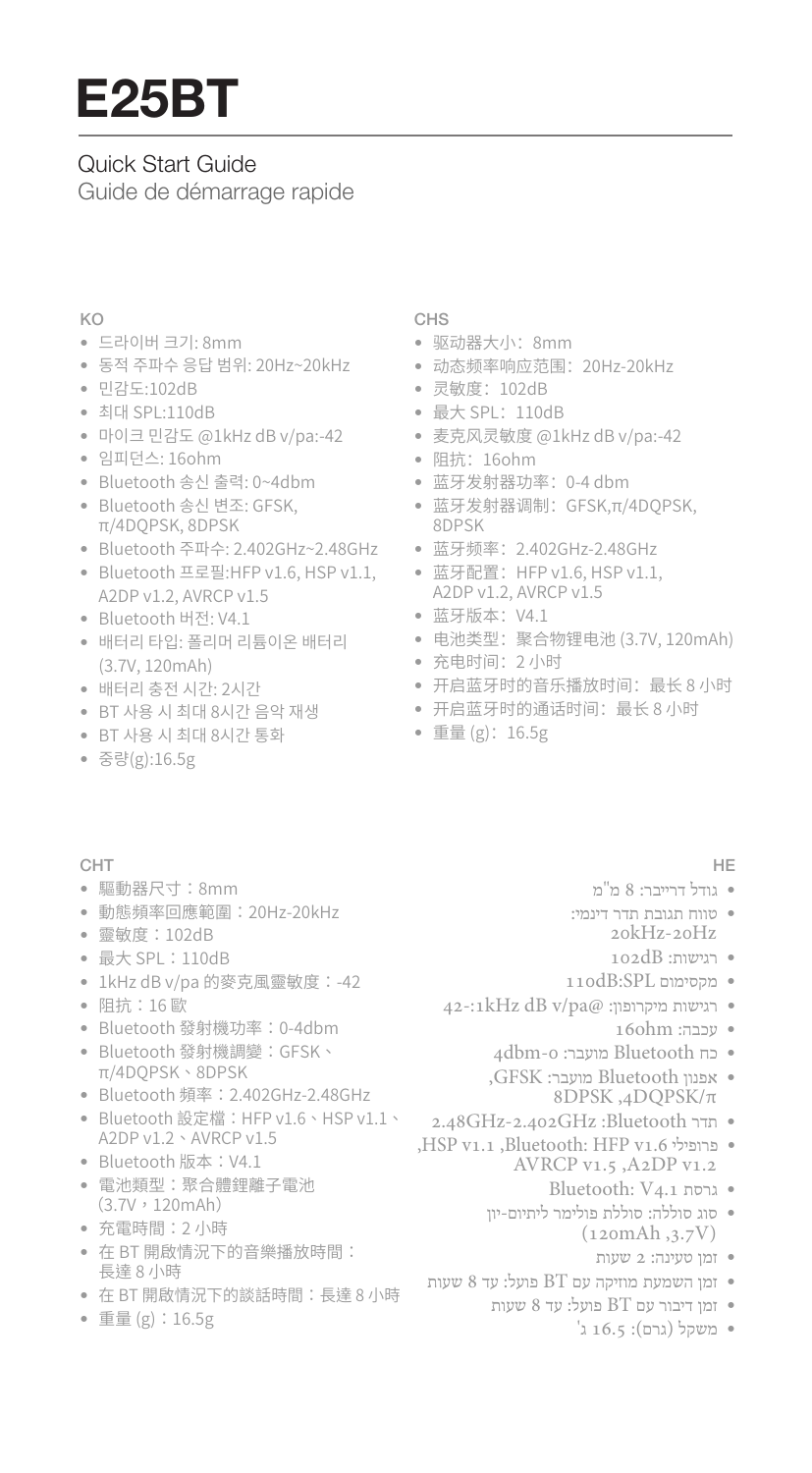# Quick Start Guide

Guide de démarrage rapide

#### AR

- حجم المشغل: <sup>8</sup> مم
- نطاق الاستجابة الديناميكية للتردد: <sup>20</sup> هرتز- <sup>20</sup> كيلوهرتز
	- الحساسية: <sup>102</sup> ديسيبل
- مستوى ضغط الصوت الأقصى: <sup>110</sup> ديسيبل
- حساسية الميكروفون عند <sup>1</sup> كيلوهرتز ديسيبل pa/v42-:
	- المعاوقة: <sup>16</sup> أوم
	- القوة المنقولة عبر البلوتوث: 4-0 ديسيبل بالميللي وات
		- التضمÀ المنقول عبر البلوتوث: GFSK, <sup>8</sup>DPSK ,4DQPSK/π
		- تردد البلوتوث: 2.40 غيغاهرتز 2.48 غيغاهرتز
			- ,HSP v1.1 ,HFP v1.6 :البلوتوث أوضاع• AVRCP v1.5 ,A2DP v1.2
				- إصدار البلوتوث: 4.1V
				- نوع البطارية: بطارية بوليمر ليثيوم-أيون<br>(3.7 فولت، 120 مللي أمبير)
					- زمن الشحن: ساعتان
- مدة لعب الموسيقى مع تشغيل البلوتوث: <sup>8</sup> ساعات كحد أقصى
	- مدة المكالمات مع تشغيل البلوتوث: <sup>8</sup> ساعات كحد أقصى
		- الوزن: 16.5 غرام